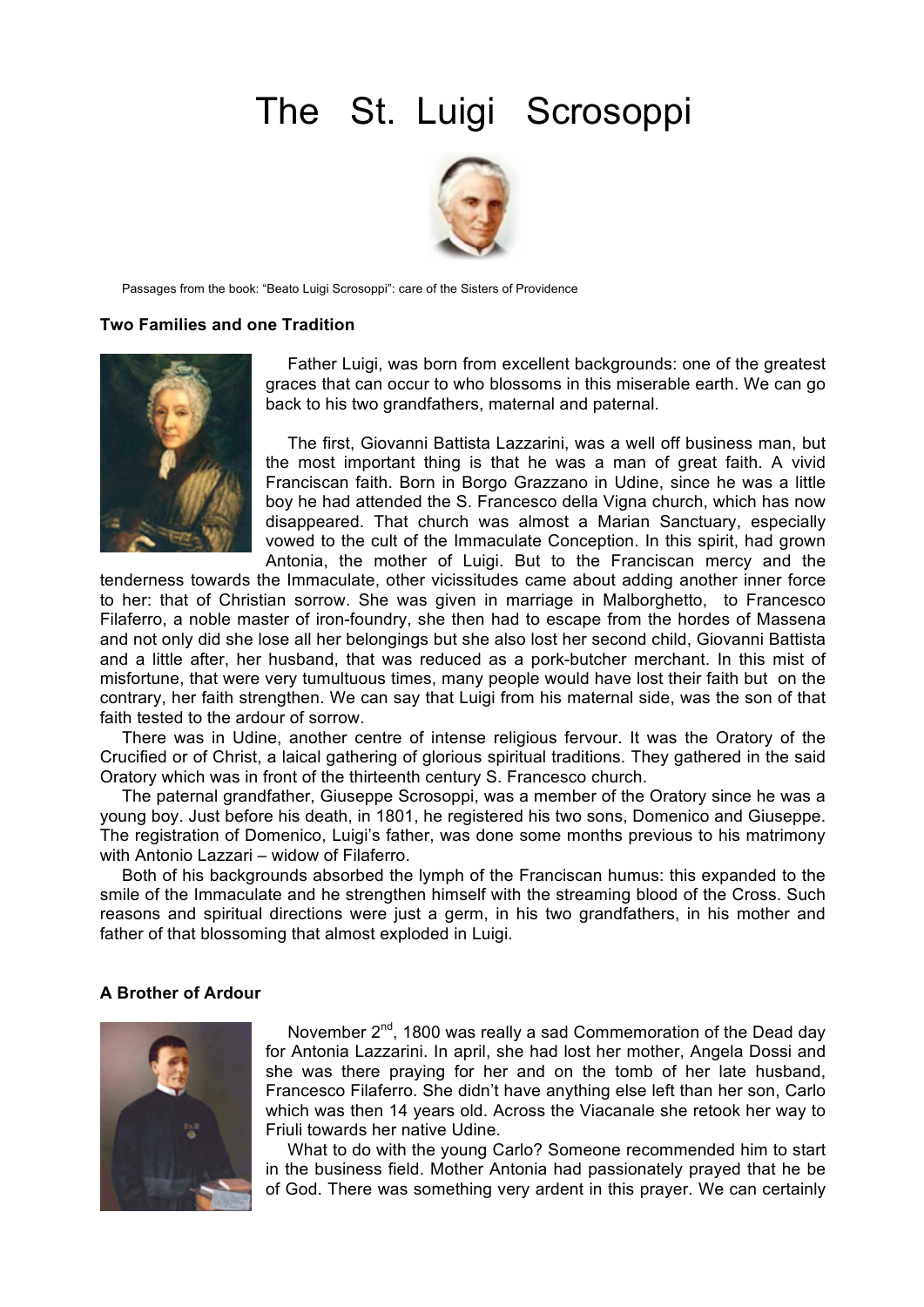notice the faith in this pious woman, strengthen rather than weakened from her sorrow.

Her prayer was executed. Since, with the surprise of all, Carlo said – (he never said it before to nobody) that he wanted to become a priest. He already made his first studies in Klagenfurt; he continued in the seminary in Udine.

All who have known the future Father Carlo, were in accordance to confirm, besides his intelligence, he had strong mercy, rare qualities of spiritual director, his extraordinary courtliness manners – he always hid his noble background – and of his entrustly gestures.

Nevertheless, under all this sweetness, there was an iron temperament, which well suits who is named "Santo di Ferro" (Iron Saint) : S. Carlo Bartolomeo (Saint Charles Bartolomeo).

That temperament was shown in a choice that almost tasted as a challenge. The Philippine Congregation in Udine was already under the threat of suppression when on September  $2^{nd}$ 1806, Carlo asked to be admitted in that congregation. On September 24<sup>th</sup>, 1809 he was ordained as priest from mons. Baldassare Rasponi, archbishop of Udine, that some months before Napoleon from his camp in St. Polten had commanded to shoot. While he was being ordained priest, Pio VII was more than three months kept as a prisoner and also the church where he was baptised was ruined by the French bombardments on May 17 of that year. Luigino Scrosoppi was around five years old when his stepbrother celebrated his first mass; a mass which recalled the catacombs and not improbable promises of chains and martyrdom.

Father Carlo had a natural instinct to drag everyone on his way. He would light up everyone he would encounter. Not of fatuous fires, but of a flame which reached the inner souls and burned an entire life. This is why father Luigi would always live by his side and almost in his shadow. A part from his background of strong faith, he had the gift of having a Brother of Ardour.

In reality, Father Carlo was the centre of this new family. When in 1810, the Philippine Congregation became suppressed, but saved for the cult the church of S. Maria Maddalena (now Palazzo delle Poste), Father Carlo remained the spiritual apostle of that church. His stepfather, Domenico, in order to consent him a much more easier service, bought in 1811 a house close by. So Luigino more than ever frequented that temple and would "go about innocent and pious" amongst the Father Worshipers. There he made his first communion; and his master, his guide and his angel was precisely Father Carlo.

## **Adolescent**

Where were events that struck Luigi as an adolescent? Many events will still remain unknown. The life of everyone is a mysterious and unspeakable patchwork. However some are.

Maybe the providential young soul elasticity didn't consent him to be aware of. Neither the clamour of the Austrian and Napoleonic armies occurring in 1809 for Friuli, nor the horror of the Pope's imprisonment didn't touch him in no way; he surely heard these events at home and they burden on him like dark mysterious clouds. But with his proper childish intuition, he understood that his stepbrother was rising to the alter amongst the thrones and he wasn't afraid of this.

Later on, instead he couldn't be aware – in 1813 at 9 years old- that something important was happening with the fall of Napoleon. Another time was in 18145, in Scrosoppi's home, the prolonged ringing of the bells for the return of Pio VII in Rome. It seemed like to touch with hand the truth of Christ's words: The powers of hell will not prevail. Therefore in Friuli, as all over, there was an unexpected and consoling religious awakening.

It seemed that they returned at a religious gold period. The Christian part of Friuli had known splendid times under the three last patriarchs of Aquileia. Then the sky had all of a sudden darkened suppression of the Jesuits, oppressive Venetian church laws, and the French revolution. The good remained dismayed: cruelty and immorality had spread impudently. Luigino's heart had certainly heard, from the lips of Father Carlo, the joyous thrill of the Christian rebirth.

But immediately, until from 1814, it began the crescent years of scarcity, to which was added in 1817 an epidemic of typhus, until then unknown. In the spring of that year, it was not difficult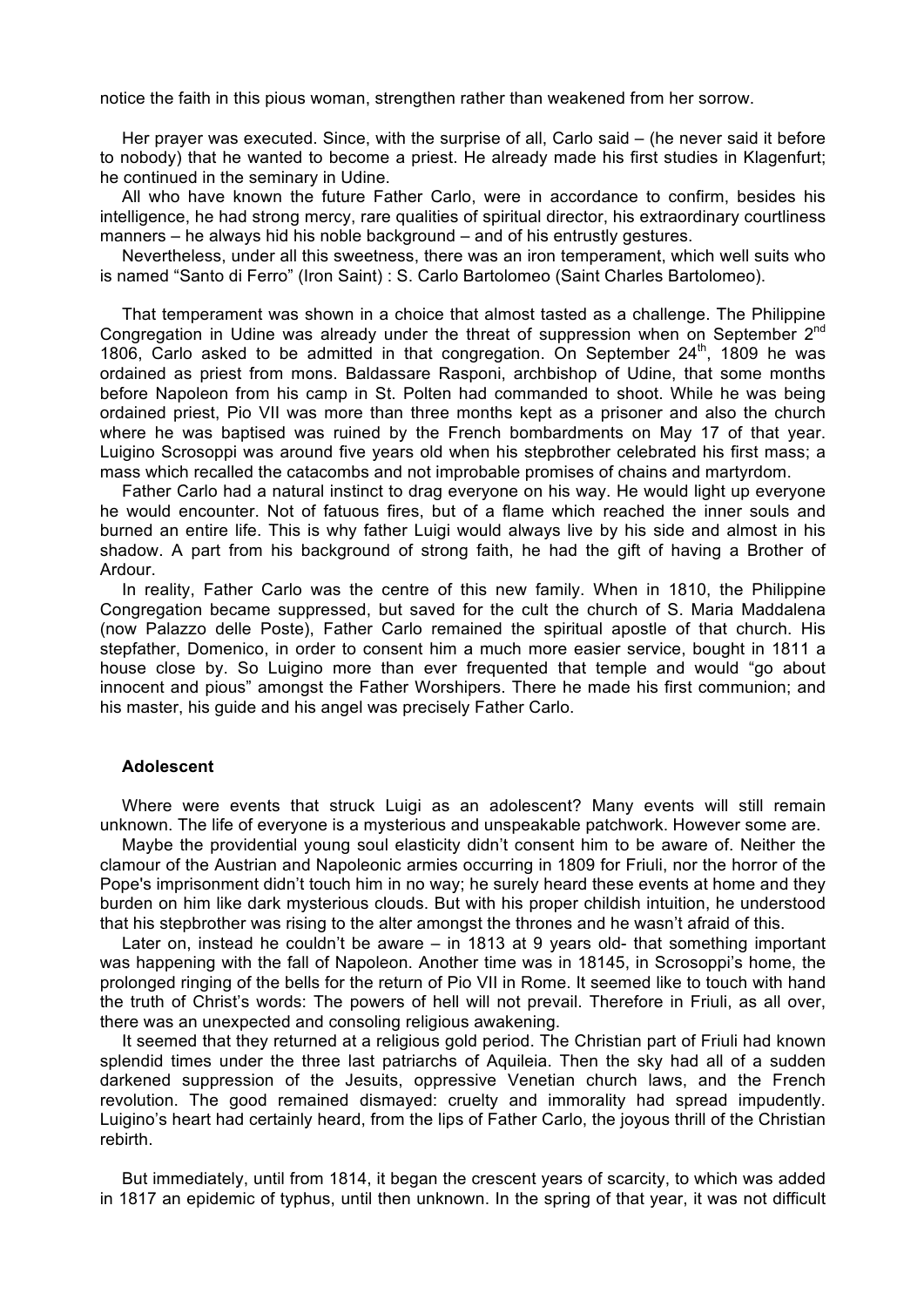to find some poor person – maybe a child or an adult dead of starvation or of disease under the porches of the city. The hungry came down in sad processions from the mountains. In the old seminary they collected hundreds of children.

All that was spoken about was hunger and death. One day the same father Carlo returned staggering to his home with a great fever. Since he knew German, he had been entrusted with the spiritual cure of the sick in the Military hospital. He totally donated himself. Everyone was afraid for his life, but the Providence had other designs. Then the long and difficult convalescence began.

Luigino had just made his first Communion. It can be said that he at the same time knew the Food of Paradise and the hunger of this earth. He was then thirteen years old. Which enormous impression had to be made on his mind with the vision of so many poor, the tormented vision of many of his mates that just dragged their way through! The sight of such miseries and the fraternal heroism had a decisive importance on adolescent Luigi. Which was the test? All the whole life that followed.

# **Amongst the cedars of Lebanese**



The young Luigi grew-up amongst the cedars of Lebanon. From the house of via Aquileia (now known as Via Vittorio Veneto) about 50 meters separated him from the church of S. Maria Maddalena, where the ministry of the suppressed Philippine Fathers continued their work.

There he knew clergymen of eminent virtue. First amongst all the venerando provost father Massimo da Brazzacco, that all the city considered like an old patriarch and father Gaetano Salomoni, burning spirit of charity, that had founded the house of the Derelitte and which father Carlo will become his right-handed after his recovery. In seminary, then, where he went to study, he found other souls all of God. And just in

the difficult years of the adolescence and the first youthful years, Luigi grabbed hold of - it is the word! - to other eminent ecclesiastics, in whose hands were then the fates of the diocese.

It would be enough to remember great monsignor Mattia Capellari, friend of future Pope Gregorio XVI, that held his apostolic positions with great boldness to the Josephine's pretensions of the Austrian government.

They will be succeeded by, not second for virtue and for sacerdotal largeness, the adorn monsignor Mariano Darù, which fraternally loved father Carlo and father Luigi.

Between the contemporaries, it is then, perhaps possible to forget the three pearls of the Friuli clergy, inseparable friends of father Luigi? Father Pietro Benedetti, very cultured and devoted, founder of the Infant School; monsignor Domenico Someda, general vicar and confessor of the Blessed father Luigi; and Father Fantoni, the "dimidium animae meae " of father Luigi, wise and gentle collaborator until his death.

In such a saint company atmosphere, the figure of father Luigi enunciates for two singular phenomena. There was a period of his life, from 1856 and onwards, that in the presence of the entire city he appeared to be the centre, the soul, the tip of diamond of that saint maniple and the church of S. Maria Maddalena directed from him and hated from his adversaries was considered, like a heart-felt Catholic fortress and having the most vivid spirituality.

While still in life and after his death, although for doctrine or other dowries, was inferior those brothers, on all, he arose like a beacon for the light of the holiness.

More than ever the words of the Holy Mother came true: God looked at his humbleness and in him accomplished great things.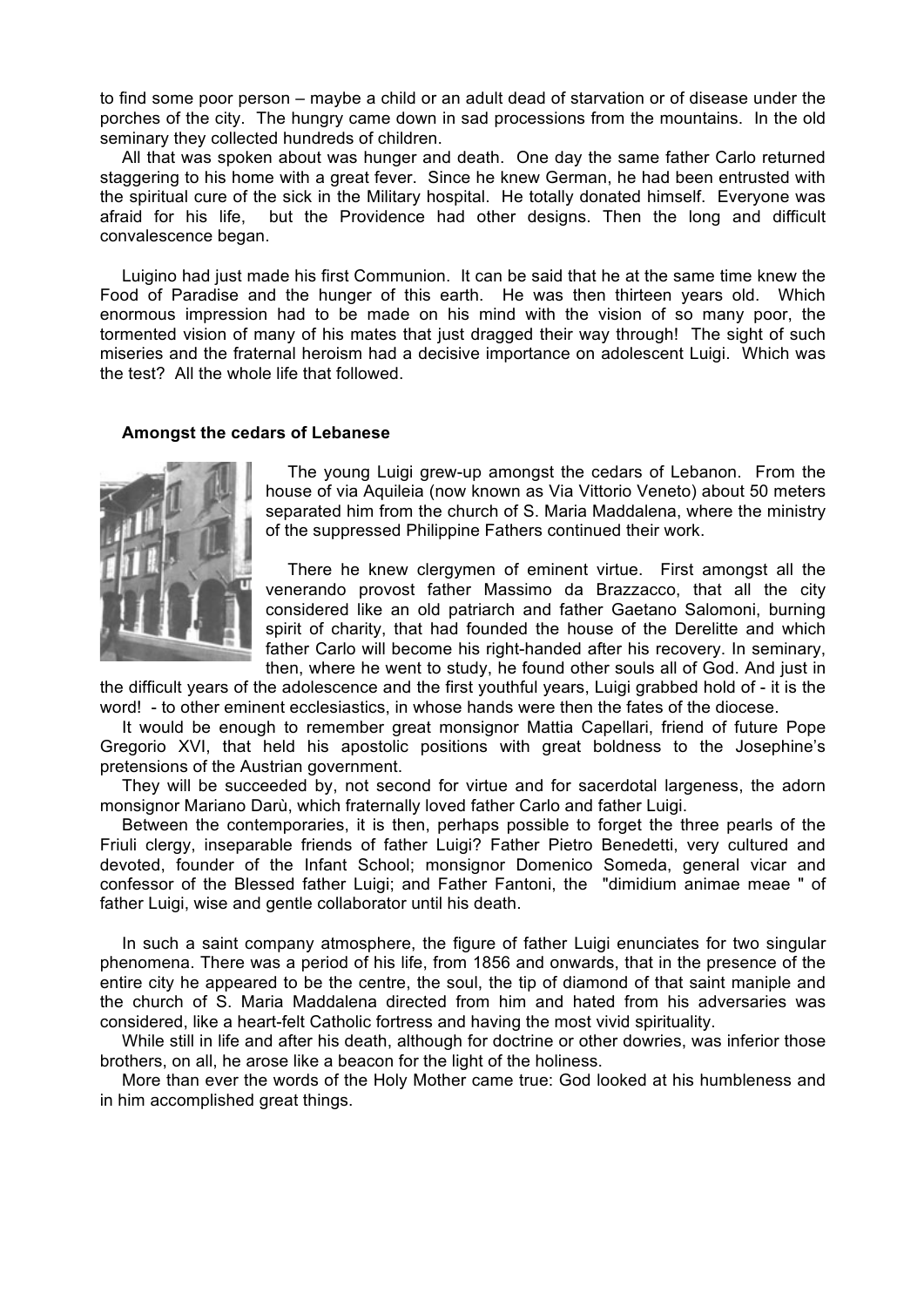## **To Become a Capuchin?**

In 1819, father Luigi began to collaborate with father Gaetano Salomoni in the Derelitte house and in 1822, he personally took over the direction.

Father Luigi gave a hand to his brother for that holy work up till 1826, when he was still a deacon, would hold catechism lessons and other cultural matters, a sort of astronomy.

Consecrated priest on March 31<sup>st</sup>, 1827, Father Luigi entirely dedicated himself to the Derelitte house and he became the "priest searcher".

Just in that period, (it was a significant moment of his life) around 1830, a Capuchin convent re-opened in Udine.

The new convent was only a few steps away from the Derelitte house. Being the closeness to the convent or his Franciscan inclination, derived from his grandparents and parents, he had the desire to become a Capuchin.

Deep down in his soul, there was no doubt about his Franciscan faith.

How to explain this ambition?

To those souls that generously give themselves to God, it happens sometime to feel an unspeakable unsatisfaction, as if one didn't give himself totally. "I have become a priest – must have said to himself Father Luigi – to become a saint and to sanctify. But, after three years, who I'm I and what have I done as good works? "Isn't it better for me to retreat in a convent in order to live in perfect meditation and in prayer?"

We must not forget that Luigi was a man that never left things half done or go down to compromises. He lived the great part of the day amongst very poor girls; but after he would then return to his home, where he lived a very comfortable life as it was used for those middle upper class families. It was certain, not for his fault that he sometimes felt out of place in that society. As soon as father Carlo died, he dissolved the house and took the road for totally poverty. But two great reasons must have reached him like voices from paradise. In that period, with the retreat of the vice-director Father Bearzi, the Derelitte house was going through a very big crisis. In this good deed the brother was all-alone.

A little after this, in 1831 a first epidemic of cholera exploded. The needs were increasing and the orphans multiplied. "They asked bread, but there was no one there that would give it to them". At the moaning of the poor and on the torment of charity, father Luigi put forth his ascetic ambitions. He will realise his said ambitions later on, reforming the Philippine Congregation without abandon the good deeds. Saint Francis had greatly said: Pax et Bonum!

Once the choice had been made and once his interior crisis had been overcome, Father Luigi had donated body and soul to Charity. As it was in his nature and as it was in his grace. God wanted that he dedicate himself to the Derelitte house?

He totally put himself in this without saving himself whatsoever.

## **In his heart the most poor**

Father Carlo, was more superior than him in intelligence and in experience. Father Carlo attended in the work for more than ten years and still this work languished. He didn't even have a proper headquarter.

There were two salary teachers for the few girls that were gathered. The house and the teachers were maintained from the free charities of some pious aristocratic ladies.

But we know how these things go. The first enthusiasms weakened and the work languished. This was almost fainting out, when, Father Luigi, a young priest of 26 or 27 years old, renounced to the convent in order to dedicate himself to the house. He therefore decides to buy the house and the attached property. He then had executed to make a layout drawing and another daring one, till he reached the present building dimensions, for that time very majestic. He then recruited volunteer personnel to start the new institution.

What had happened again? Nothing, absolutely nothing, except for the presence of his younger brother on his side, 18 years younger than him, but a motor and a porter of new boldness.

Father Luigi dedicated himself to the Derelitte house, because it already existed and it needed to be saved and strengthened. But the choice for the road of charity, took him also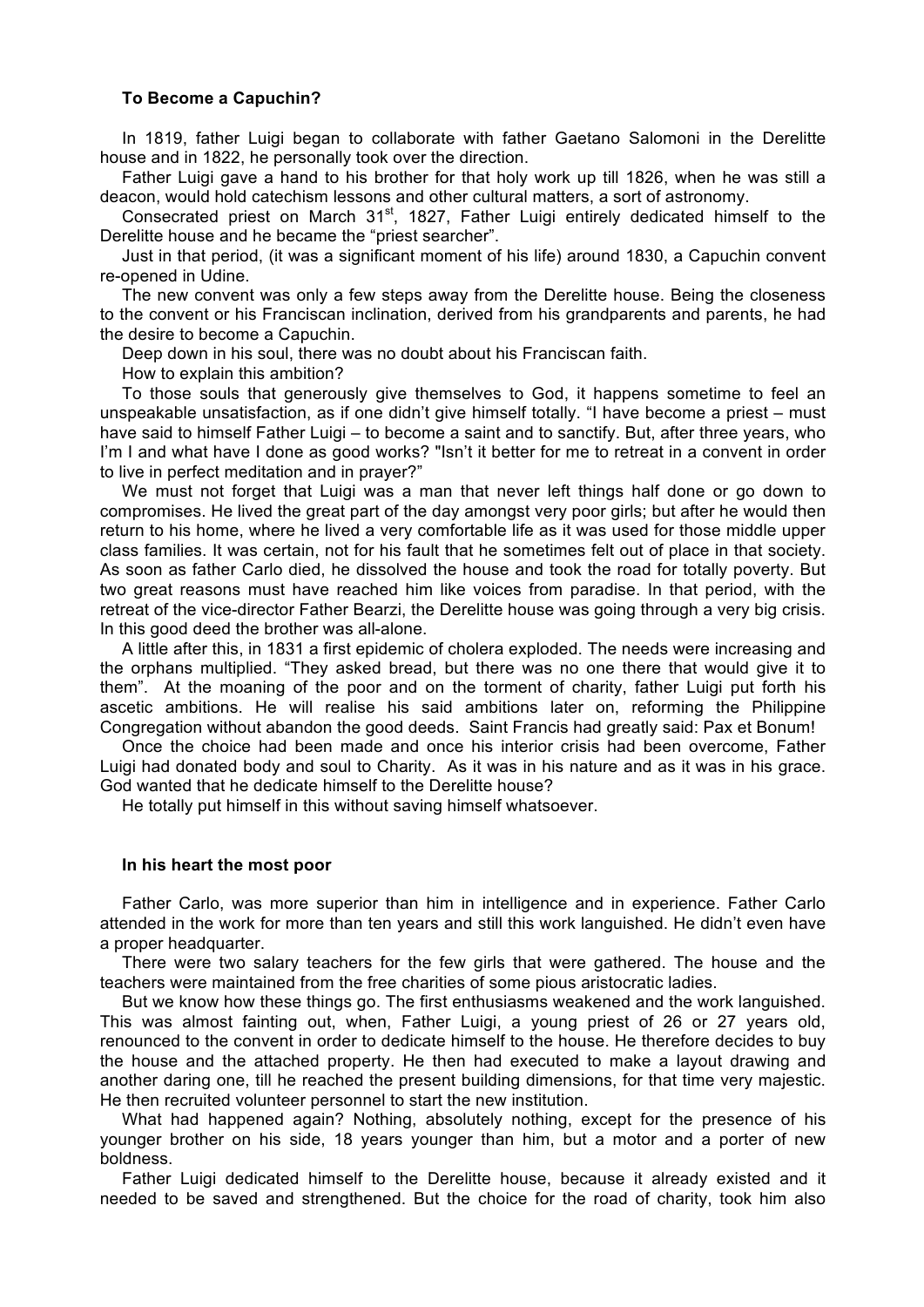towards other undertakings. In the future he didn't exclude any charity institutions connected to his congregation, that even Rome would recall him to a certain delimitation. Charity for him embraced everything. It was sufficient that it dealt with deeds for the poor and poor deeds, perhaps refused by others.

Poor sisters, the assisted poor; poor that helped the poor: this was his ideal and his programmed.

His realism made him see that the path to charity was difficult and bitter; moreover, he quickly experimented this, when going around for charity in the city or in Friuli he would be teased, often slapped and sometimes the people would instigate the dogs against him.

Therefore, no romanticism, not even spiritual tones. Later on he would make his, the motto of Saint Paolo of the Cross: "To be silent, to operate, to suffer", he had put this in practise to the service of Charity right from the beginning.

What therefore moved and supported him? Jesus, a boundless love for Jesus! He really seriously took the words of the Gospel: - I was hungry and you gave me to eat…, I was nude and you gave me clothing…. He really saw Jesus in the poor, he saw him in the orphan girls. Such a vision would repay him of the bitter salt of those denied alms, bad charities and of those up and down tough flights of stairs, perhaps, only to collect scorns.

## **God's unforeseeable needs**

It is natural that parents usually desire the continuation of the family name. This is why it is a feast when a baby boy is born.

In the house of Scrosoppi these worries even if legitimate, were never expressed. Of the three sons, one of the first marriages, the other of the second marriage, the parents didn't keep one for themselves. They donated them all to our Lord. Mother Antonia was certainly enthusiastic: she prayed for Carlo's vocation and she saw blossom with great joy, the vocations of Giovanni Battista and of Luigi. Not even Mr. Domenico, as we know, made any objections. Indeed, he was very happy.

They therefore made themselves priest. But what priests?

Father Carlo had registered himself at the Philippine Congregation, and it was a rule of the congregation, that all his members carry out the priest ministry free *and for love of God*.

Father Luigi put himself on the same road.

Indeed, after both had thrown them into the charity deeds, these poor two fellows didn't have anything left and would ask for help at home.

Mr. Domenico Scrosoppi, had put away a certain fortune, and thus, is natural that in similar cases, the trend to continuously rise and the desire that the sons accumulate and increase the family's jewel-case. Instead, no, Father Carlo and Father Luigi they threw themselves on that sacrificed work amongst the poor that only promised to consume the substances accumulated with great fatigue.

Only Father Giovanni Battista will take another more brilliant road, until he becomes an archpriest in Sacile.

Only Father Luigi had thrown everything, which regarded the century behind his back refused any type of vanities and loved to descend rather than to ascend. He behaved in such a way that his life became a saint challenge against the pride of that social middle class in which he belonged to. Who knows how many people shook their heads and said to mother Antonia: "That son of yours is exaggerating. It is not convenient to his condition". Many people thought that he was a little stupid. Imagine him begging as priorly said. A priest of a rich family would go around the city with a knapsack on his shoulders or pushing a small handcart; that entered in the grocery, in the bakery; that knocked on the doors of the well-off families. It is the son of Lady Antonia – whispered the maid of the countess. Imagine him sitting on ram-shackled cart going through the villages driven by a donkey. Things that have never been seen, since then!

Maybe, even mother Antonio must have said to him: "Father Luigi is it really necessary that you do this? – And he that was stubborn in good will: "Yes mother, it is necessary".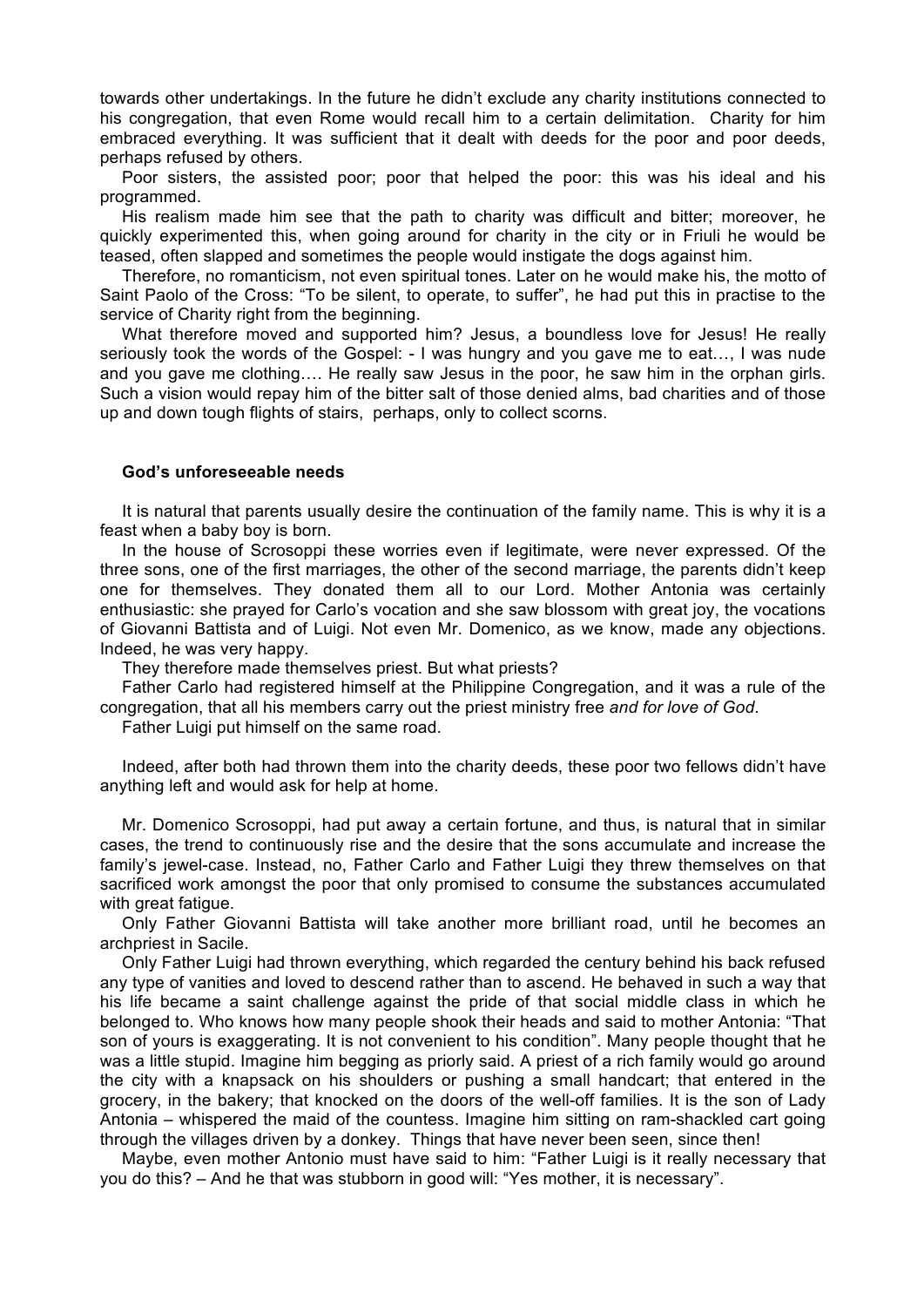Not only did he show his "descending" for the above, but in all of his life in how he dressed and behaved with others. His slippers were famous. If he were to be given new shoes, one could bet that he would give them to a poor person. Even a dress, a new dress would find shoulders of a poor altar boy and he would go about ragly dressed. And later on, when he went to visit the hospitals directed by his sisters, would often ask for a handkerchief or a shirt, but those pertaining to the most beggar of the patients.

The social class, the decorum of the social conditions, and the family lustre were meaningless words for Father Luigi! Something else was moving him; for something else he was searching for.

# **The most beautiful gifts from our Lord**

In The Gospel the Virgin Mary diffuses her bright light as a sign of redemption and of sanctified elevation of the women's condition and in the Gospel no woman was cut a bad figure. Not even the adulterer and nonetheless Magda the sinner. It is well known that the women must be grateful to Christianism for its elevation. At one hundred and sixty years from the Foundation of the Derelitte House it has been proclaimed male and female equality. What difference from them.

The poorest girls of the population, specially in the city or in other districts, the miserable young girls, that, orphan would fall in cruel hands like the Cosetta of Victor Hugo, or would be thrown in the streets and they were really a lot.

The convulsing years of the French revolution and of the succeeding war years, had greatly worsen their condition. Those girls look like they were irreparably condemned.

Father Luigi had dedicated himself to this particular apostolate amongst the poorest girls of the city and for him; the salvation of these souls had become an authentic crusade.

For this he wanted the construction of a big house that would be able and capable of all the needs. For this reason the door was always open to them in sign of hospitality.

Father Luigi received the little orphan girls as a "gift of the providence". This is how he considered them and how he wanted the other girls and sisters to greet them.

Sometimes Father Luigi would have a little girl under his mantle and would say to the other girls, "Guess what I have under here?". He would reply by himself, "A gift that God has sent to us".

The more they were poor and abandoned, the more he would express his fatherly mercy and when he consigned them to the sisters he would say, "These are the most beautiful gifts of God, treat them with great care!" Sometimes, these girls would arrive to the house like as if they were little lost birds. One day, a little six-year-old boy accompanied to the hall his little sister and then he left her there and ran away. But the person, who specialized in bringing these "gifts" to Father Luigi, was the priest of S. Quirino, the merciful monsignor Filipponi.

One day a mother stricken by misery had threaten suicide if the priest wouldn't have taken her child. The good priest, alarmed, took the little girl and ran to Father Luigi. He knew that there wasn't any more space, but as he reached Father Luigi's room he opened his mantle where he had hidden the little girl. Father Luigi and the girl looked at each other and smiled, monsignor Filipponi left content, that little girl had found a father. The new bed was soon prepared: it was the linen basket.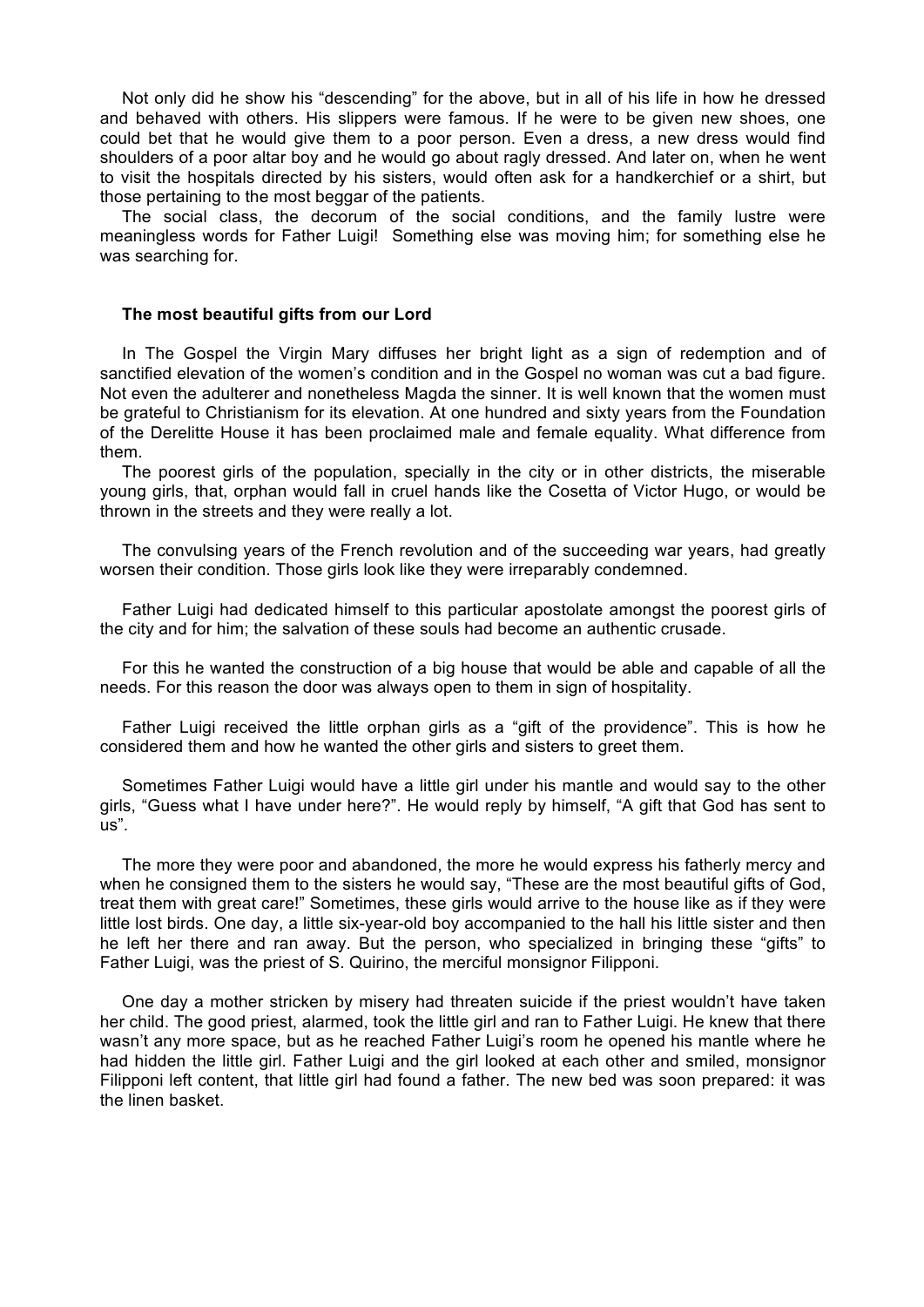## **Father Luigi's concrete Education**

In the house the girls received a good education. They would have become good family mothers, or they would have been allocated in service at some safe families. On this point he was very strict.

On time he found out that a young girl was in danger. He immediately took her away, even if it was from a family that he had received some benefits. His total devotion had thrown malice and grudge upon himself. One day an angry man entered his studio. The porter heard him literally strike Father Luigi. Maybe because she was afraid she ran out and cried for help, and not seeing any mysterious person leave the house, she imagined it to be the devil. It was surely someone that Father Luigi had strapped the prey from. When they went to him – he said, "It is nothing, it is nothing" and imposed silence.

Father Luigi was an eminently practical and simple man. He didn't lack culture or cultural interests. But in his educative apostolate he didn't search for theorical exquisiteness.

He was also interested in other educative experiences as per example the kindergarten of the Aporti and of the good work of the Canossiane. Nevertheless, he needed only a few directive lines. He had a sharp discernment of the hearts of which he was exceptionally gifted, a great good sense and a strong hand, united with paternal sweetness.

First of all, Father Luigi, with all his heart wanted to nourish all those young girls that usually arrived so lean and suffering from rickets. He wanted that they grew-up strong and healthy. Another thing that was in his heart is that he wanted them to be workers. In that period it was in force to cultivate silkworms. He therefore, organized an agricultural colony with fitted mulberrytrees outside the Ronani porta; and constructed a silkworm factory and a spinning-mill in the house. He then made a laboratory for confectioning gloves, socks and sweaters. But above all, cutting, sewing and embroidery work, because these would have been necessary arts in whatsoever positions these young girls would find themselves in their future lives.

With regards to the school education in that period it was neither general nor obligatory. However, Father Luigi had introduced the programme in his home and he would personally be occupied with the limited girls and would teach them to write and read.

Father Luigi in their character formation didn't admit falsehood or malice; he in fact, understood the lively girls and even the scampy ones, on condition that they are honest and open; he in some way preferred them. Naturally he gave the maximum importance to a solid religious formation.

We can clearly understand the "type" of girl that Father Luigi wanted that they become: healthy, worker, sincere, honest. Without precious arabesques but able to be the "strong woman" praised by the scriptures.

## **The first collaborators**

To direct the orphan girls, Father Carlo and Father Luigi had recruited some good young girls, but they were more like tailors. Good people, but with a secure spirit of sacrifice and hard workers, that were able to bring forth good housewives and housekeepers.

Naturally Father Carlo called the most chose and fine. But Father Luigi had recruited the most humble ones.

One was called Orsola Baldassi da Buia.

One day Father Luigi was going through the village of that great parish in search of wood for the new construction or maybe for corncobs, when some impolite men started to seriously bother him. Orsola, deeply touched by this humble priest started scolding those villains and she then took the bridles of the donkey and the search restarted under her guidance. She then began to follow Father Luigi in his works.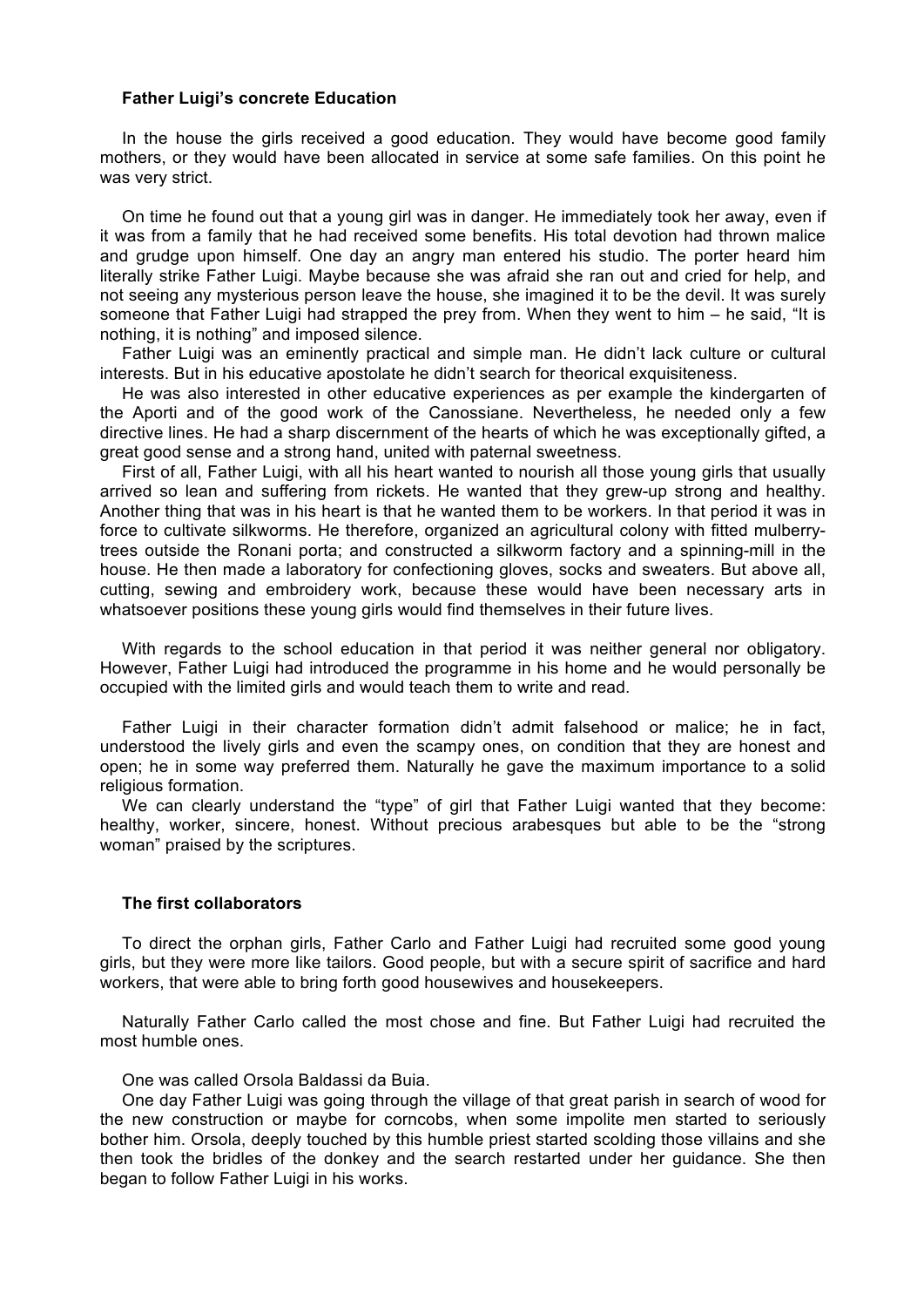The other was an illegitimate young woman, called Giovanna Maria. Father Luigi while passing through the street saw her carding in front of a home and invited her to work in his house. She replied that it was impossible for her, because of her birth (illegitimate), but she accepted after Father Luigi's long insistence, saying that she would have worked for free for a certain period at the orphan's service. But she ended-up remaining in the same congregation.

To serve the Lord – Farther Luigi- thought, who would better serve the orphans than those that have known what poverty and loneliness is all about.

When this work had achieved a certain stability, Father Carlo was uncertain on what to do.

He first tried to give a finishing tone to the Maestre group, by calling a certain sister Giovanna Colloredo, she was of noble background. He then filed the documentation to entrust this work to an already tested congregation, which were the Conoissiane of the Rosminiane. He finished in giving up to his smaller brother that probably said: What are we going around here and there? These are heart of girls, but have spirit of sacrifice and have immolated themselves for years. We have faith in them! They will improve themselves with God's grace.

So on Christmas day in 1845 the Congregation was born besides the cradle of baby Jesus.

# **Jesus lives and is present in the poor**

We can say that Father Luigi was essentially active. We also know that he seeked a contemplative life, and if he was indefatigable – he was defined "hard-working" by a document of the Udine Curia dated 1849. It was also certain that he lived an everlasting union with God in a ceaseless prayer, much absorbed in celestial things that he strapped the sign of the cross to each person he saw pass by.

He gave this example of teaching to the sisters, which he inspired the same love of prayer. He asked the sisters a strong and concentrated interior life.

But although they were dedicated to the educative works, to the sick and to the poor, he gave with his simple way in directives, in such a way as to fully keep in parallel the human way of working and that sort of celestial touch with God.

One day a nicely girl was brought to the convent by her father, at sight, it was clear that she was not born for hard work. Father Luigi, thought, well we shall see her capabilities, but nonetheless, she didn't last more than two months.

There was need to work, there was need to attend the sick. But Jesus must remain alive and present amongst them.

Did you clean the feet of the sick? – would ask a sister to the first trials in the hospital. Yes, Father- she would reply. Did you also kiss their feet? The young sister remain struck dumb. It is easy to say, beautiful to say it, but to kiss them in reality was a very different thing. No my dear daughter, you must really kiss their feet, because they are Jesus's feet. You must see Jesus in your sick. To encourage her he would kiss their feet in her presences.

The saints have these "exaggerations": the truth is that they take things seriously. If they say that Jesus is in the poor, they really see him in them.

The sisters of the first and second generations, those grown in their Father's shadow, were characterized by this double spirit of immolation – interior and exterior.

Those that didn't fall in the epidemics of cholera and smallpox – and they were many – they consumed themselves rapidly, almost burned by the flames of charity that their Father had lighted-up in their hearts.

# **In Christ's Mystery**

The ascetic and spiritual formation of Father Luigi was decisively Christ centric and in the sweet mystery of Christ gave the first place to the Eucharist.

With the Eucharist he cultivated the cult of the Cross, specially in the practise of the via Cruces that he would do everyday, going down and dragging his knees on the nude pavement, kissing the earth at every station elevating his arms wide open in contemplation and in prayer.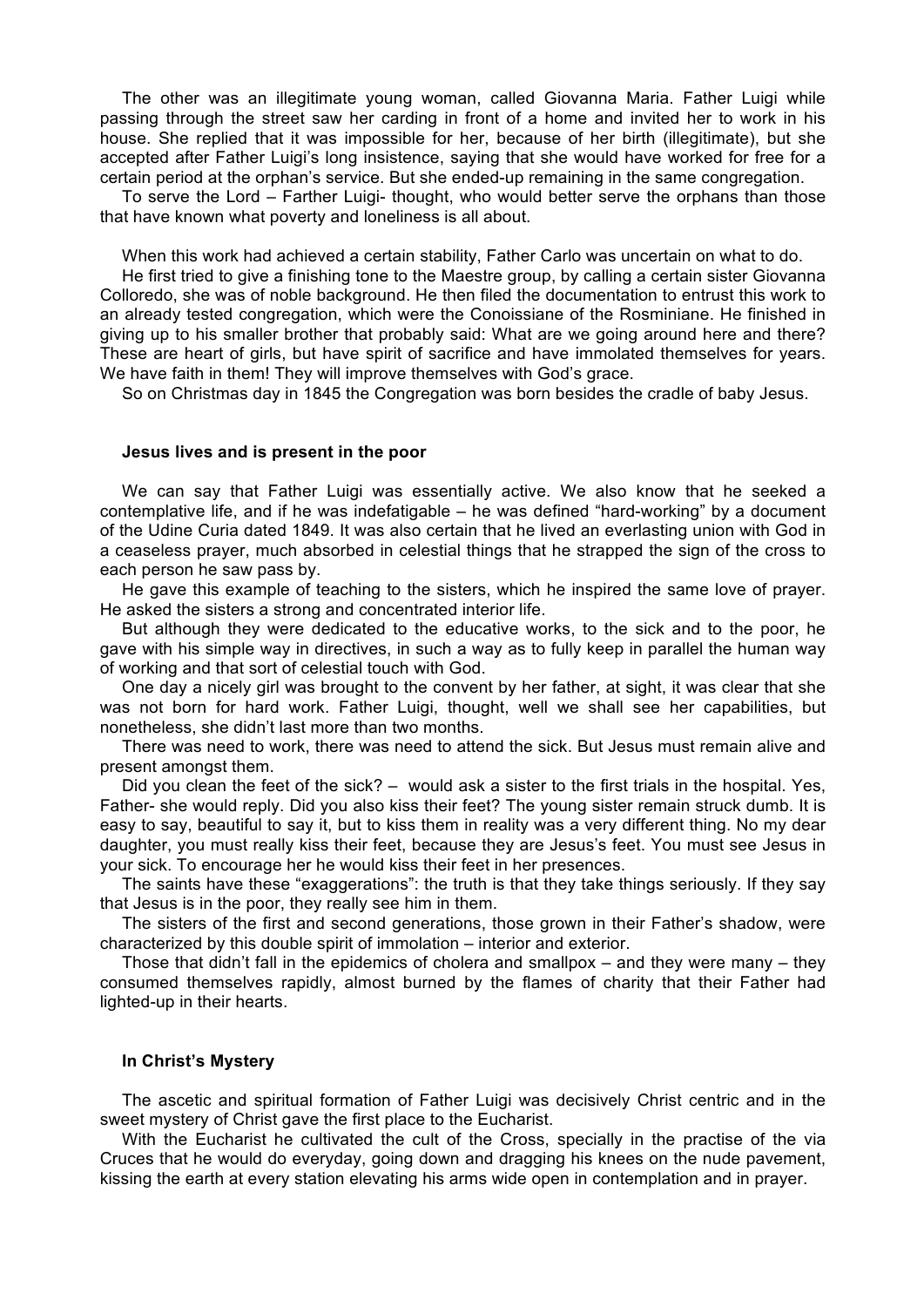Exceptional was moreover his love and tenderness for Saint Joseph; he was a carpenter of Nazareth and master of the house. One of his statues was placed in the entrance and it still there. Father Luigi would sometimes put a bag around Saint Joseph's neck when things went wrong and would say, "Saint Joseph help us". He adored all three, Jesus, Mary and Joseph and this was a singular thing because he constructed a little church in Orzano in their honour and this is where he wanted to be buried. He would find all three in the Bethlehem cave and ideally in such a cave that in 1845 the Sisters of the Providence congregation was finally born. In 1837, this congregation had its pre-announcement.

#### **Humbleness, Humbleness, Humbleness**

Mercy was the nourishment and breath of his should. True mercy that was the basis of this virtue and of all the virtues. But which first of all? Of humbleness.

Here Father Luigi plunged the plough in himself and in the sister's souls. He plunged it like Saint Filippo Neri did. There was once a sister that really liked appearance and did everything to always look neat and tidy towards others. One day, Father Luigi, had to conduct her with another sister to the hospital of Portogruaro. They travelled all the way with a horse carriage and this meant going through the dusty and dirty streets. One could imagine how dirty they would be upon their arrival. Who knows? Probably, this poor sister would reset herself prior to entering the hospital. What did Father Luigi do? When this sister resettled herself, he threw his old and faded cloak on her and would present her this way to her sisters. But up to here humility of the exterior has been treated. Father Luigi, above all wanted the interior humbleness. Sometimes he would appear very harsh and excessive in giving these humble tests. Sister Elena Zucolli and sister Cecilia Piacentini had tried his very harsh ways and both became Mother Superiors. If he acted this way with the sisters, he would have and did this first with himself.

Father Luigi totally succeeded in hiding himself, that with the death of his brother Father Carlo, no one thought of him as being the spiritual inheritor of his projects, but only of Father Pietro Benedetti. Father Luigi, was considered a very good hard worker but no more than this. His spiritual capacity could only be measured as the years passed by.

## **Liberty but only for Charity**

Lets go back in history. Maybe, back to the Venetian jurisdiction laws way back in 1766; for which the dying republic wanted to put their hands and noses in the ecclesiastic matters. Or maybe back to Maria Teresa, empress and queen and of his weird son Giuseppe II, nicknamed the "sacristan king". Or even Napoleon, which in some way had restored the Catholic religion – certainly not disinterestedly – went and searched in the martyrology for a Saint Napoleon martyr, and August  $15<sup>th</sup>$ , feast of the Assumption of the Virgin – had ordered that the eulogy be kept of that Saint (in his name), instead of the Virgin Mary. Or even the emperor of Austria, Francesco I, declaiming himself – his imperial apostolic majesty – continued to be the sacristan nonetheless like Giuseppe II.

We can only think that the political upheavals, armies that went up and down, emperors and empresses that wanted Tedeum sung in the churches; today together, tomorrow apart without talking of the Popes dragged in prison, had caused towards the civil authorities, tiredness in the population and mistrust in the clergy. It was even worse if we could have seen the close authorities, the local government office workers and the so called half-sleeved, that passed from one regime to another, remaining far away and disdainful towards the religion and the church.

These people didn't think twice to put a spoke in the wheel of any Christian initiatives.

This is why we can understand that Father Carlo and Father Luigi wanted that their work be free from any government intrusions. They wanted to be able to freely and calmly move on the wings of faith of their promoters and of the spontaneous alms of the good Christians.

They were not embarrassed by any probable control, but what they didn't tolerate on a much high level, was the religious liberty and above all the jealous of the Christian charity liberty.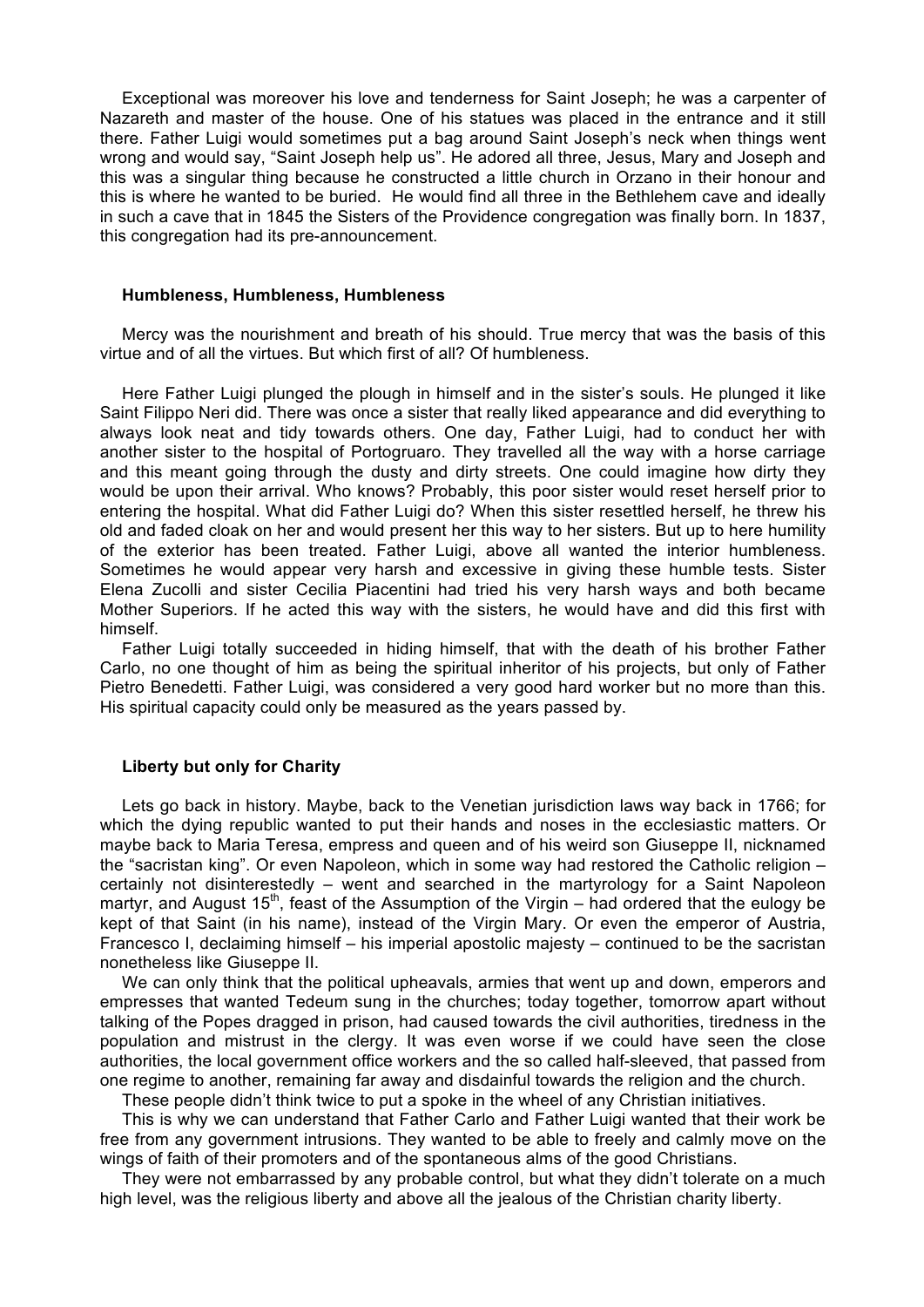Father Luigi and Father Carlo struggled with the Austrian and Italian government to be left free in their charity work.

Father Luigi was ready to render unto Caesar that which is of Caesar. Respect, obedience and taxes. Father Luigi never begged and nagged anything to the civil authorities. If they gave him something he would gratefully accept it. He never asked.

With the arrival of the public schools in Primiero of Trento and in Cormons of Gorizia, there was the necessity that he obey the Austrian government dispositions and he was obliged that the some of the sisters obtain a teacher's diploma. Father Luigi obeyed.

In conclusion, Father Luigi never asked anything to anyone, but gave a lot to the society. He saved many young girls from destruction and he made these girls useful social elements. With regards to help, he was satisfied with anything he received by the Providence through the private charity. Above all the small change he received from the less wealthy, because the rich found this hard to do; and if they gave, sometimes very much, then it would have been more a trouble than a joy.

#### **Under the canons fire**

Father Luigi was initially favourable of the Risorgimento motives. His deep down sense of justice saw him see with joy, the beginning of the peaceful revolution of 1848. Everyone has what he deserves, says the simple people and the devil deserves nothing.

Friuli was in Italy. If the Austrian would have left Italy and gone home in peace it would have been a blessing by God. But unfortunately it wasn't so. Udine was besieged and cannonades started. What did Father Luigi do? To the sisters that never had experienced the horrors of the war and were really dismayed, ordered that they recruit themselves in order to help all the people collected at the injured centre. To encourage them he put around his neck a sacred imagine and said: The Providence shall assist you all!

Amongst the orphans there was a crippled girl. He never forgot her. He placed her on a stretcher and near one of the more courageous sisters. He was everywhere encouraging and praying. The sisters improvised themselves as nurses and were admired by the whole city. They also assisted the Austrian Colonel Carlo Smola that broke his leg at gate Aquileia and he always cherished a vivid gratitude towards those angels of charity. In consequence of the risorgimento movement things went as they did. Father Luigi stood firm with the Pope. He admired and loved him even more when he was misunderstood and persecuted then at times of the hosanna.

He remained close to the Pope not only for indefectible ecclesiastic discipline, not only because he saw the impurities that polluted the national cause, but above all because – for another time – he intended to affirm the right and necessity of full practising liberty of the Pope. He never interfered nor did he know about politics or anything about jurisdiction matters.

In reality, he was yelling in a world of sectarians and deaf: Set Christ free and the person that represents him.

# **Without Bounds**

It is very natural that a congregation thinks to delevop itself and to flourish their works.

Father Luigi didn't know these limits; he never knew what they were.

The only thing that he was worried about was to do good deeds and only good deeds; that they work for God's glory and the salvation of all the souls. Sure he attended with all his efforts to the Sisters of the Providence congregation or of Saint Zita, Institute for the deaf-mute – or others who offered. But he didn't retain that this horizon would have been exclusive.

He was very softhearted towards the old diocesan priests. Many times he tried to open an old people's home, but without results. He charged a young priest, father Luigi Costantini da Cividale, to buy a home on his account for such a purpose. It didn't work out, but just to have dreamed about it demonstrated how much his heart was open to all saint initiatives.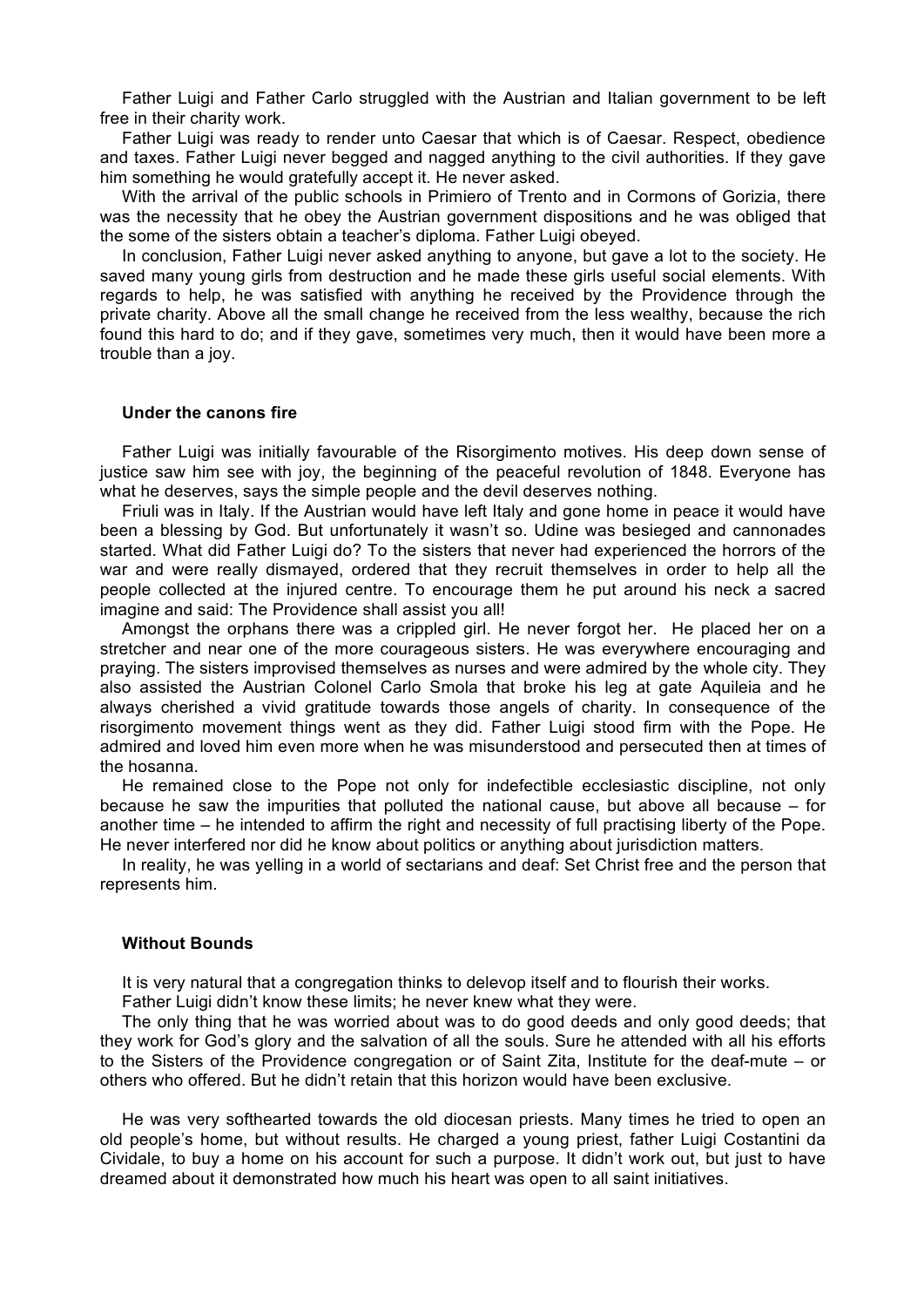In 1877 it was thought to establish in Udine, a local catholic newspaper. There were three or four local anticlerical newspapers. In the notes of Father Luigi a piece of paper is conserved where by hand he numerated all the typographical characters of one page and the necessary expenses for the printing agency in Rome. The newspaper director of the "Il Cittadino Italiano", upon his death said that Father Luigi was one of their main upholders.

Amongst such woolliness of that time there was need of young people. So therefore, archbishop monsignor Casasola, calls from Venice father Giovanni Dal Negro in order for him to establish a charitable institution for the children. Afterwards a College was established "Giovanni da Udine" for youngsters of wealthy and middle class families. For such works a lot of money was needed. One of the first to give was father Luigi. And there he was signing bills upon bills.

He even assumed other people's commitments, provided that the works continued.

# **All of Jesus and all for Jesus**

Father Luigi was a healthy person. But however, he suffered from recurring rheumatic fevers, herpes, an ulcer wound in a leg that in his late years would often make him fall on the ground. He didn't cure himself nor did he want anyone to cure "his Father key brother". He cured himself with his knotted cord and whip…..

He didn't grant himself any hobbies, let say listen to music, to love literature or history, to pass sometime in the bird catching ground like many others did or spend some time to talk with other priests. Certainly not! Church and work, work and prayer, tirelessness without any parenthesis. Apart from the from the inspection and consolation journeys, one could have found him at the table writing letters or book keeping; in his "poor" study room, that was moreover a bazar where he would collect all that might have been useful, from nails to ropes…

Or he would make his good-natured, substantial and essential conferences to the sisters, especially to the novitiates, substituting himself to the sick Mother Superior. It must be noted that he left Father Fantoni to work as he wanted without any point of jealousy and was happy that the sisters considered Father Fantoni as their father. Or naturally one could have found him in front of the Holy or on his knees in front of the via Crucis. There was only one entertainment that we know of and that was to organize little shows that would cure himself, especially for carnival. Here he would invite the benefactors; he would invite his father which would have a really good time. Father Luigi would stay just for a while then he would go back to his study.

Father Luigi wanted to be and was all of Jesus. He ignored all the rest and for him this was of no importance. He wanted to repeat the words of Saint Paul: "I only know one thing, Jesus Christ and this cross".

#### **…. but whisper, in life and in death**

The synthesis of the Scrosoppian spirituality is net and complete if to the total dedication another quality is added which is "whispering". Not only without clamorous manifestations, but with the precise will to love and search for concealing, to become neglected and to be put aside. He wanted a solid mercy not an ostentatious one.

When the Sisters of the Providence made their solemn entry in the Cormons house at the beginning of 1866, Father Luigi was not present. He was only present some days prior to see that everything was in order. He didn't want to be present at the inauguration and o the eve he left for Udine.

He loved to live in the shadow – in the real sense of the word – of his brother Father Carl up on till his death in 1854.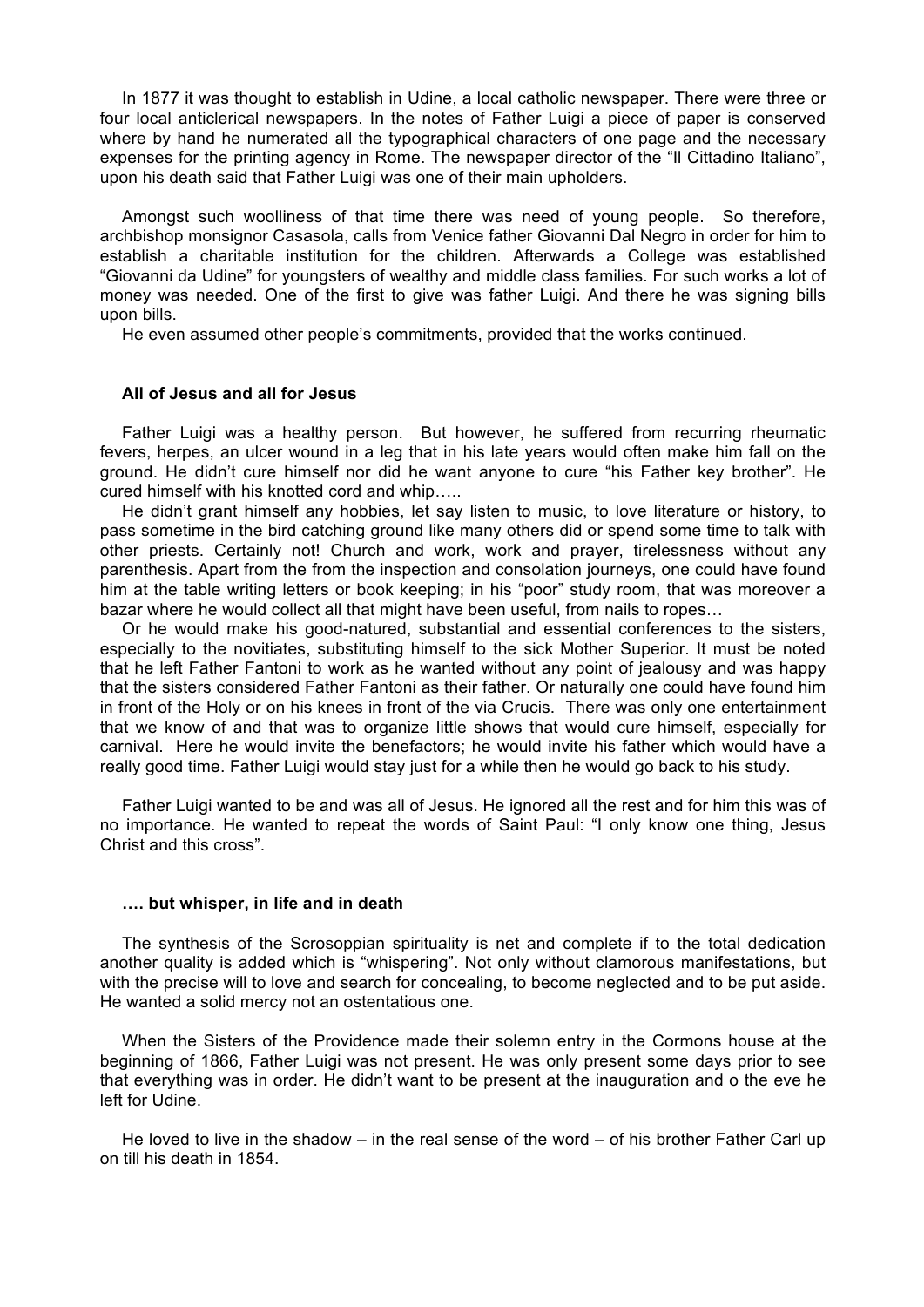There hasn't remained many of his oral traditions of the congregation sisters. There was one well formed tradition: that was that he loved the hided life and he taught everyone to love this. He had always insisted that one must operated and leave; but the first thing the put forth was "to keep quiet". But we can say to "be kept quiet". The love for hideness, which characterizes his whole life, also reflected in his burial dispositions. He made them prepare his funeral in the cappellina of Orzano, modelled on the church type of Nazareth. We can say that he wanted to see by himself, because he didn't trust his friends nor the sisters; who knows what chaos they would have Father around him. Who had observed what he did and thought it to be inopportune and that his "daughters" and those who admired him could not have gone frequently to pray on his grave and that the best burial place was in Udine were he carried out his apostolate. He replied: But I want to be buried in Orzano, in the peaceful and silence of the countryside where all the people can forget his poor sinner. What have I been if not a mishap. It is good therefore that as least when I'm dead I'm out of the way! The only thing that he wanted was to disappear, so that only God could be glorified.

## **Prodigies of the Providence**

We can ask ourselves if supernatural events ever occurred in Father Luigi's life. This man that put his hands on the plough and never looked behind himself, This man that renounced everybody and everything for God, didn't he receive some gifts those which seem to charism the soul of the saints? We shall only point out some things.

Of the so-called "prodigies of the Providence", the apostolate of Father Luigi had blossomed right from the beginning.

What could one do when he doesn't have bread, nor food nor money to give to the creditors? Nothing, but to go to church and pray. Pray Saint Gaetano, the saint with prodigious faith of the Providence; pray S. Giuseppe of which Father Luigi was very devoted to and considered him as a secure solver for every difficult situation; pray Mother Mary, which he called "the mother". Prayer, this is the great secret of the miracles!

A chain of testimonies narrated that he always sent the little girl orphans in the small church to pray and ask in the moment of need; and would resent them in the church to thank for the grace received.

He would also go as soon as he had time. And when God would put him to the test, by delaying a grace, he would sometimes go on the altar step and knock on the little tabernacle door.

One day sister Giovanna went to the granary to get some wheat for the miller, but there wasn't any wheat left. Se ran to Father Luigi to tell him that there wasn't wheat. Father Luigi said: Go to the granary and fill the sacks. The sister repeated: Father, there isn't anymore! He said to her – Go and see and you will find! The sister obeyed and she went. As soon as she opened the door and to her great surprise she saw the wheat in such a quantity. She filled the sacks and there was much more left.

Another episode is given directly from an ocular testimony: Angela Martinis that lived in Father Luigi's institute from 1865 to 1877.

"One day we were all together in the refectory for lunch; but the tables were unprepared, because there wasn't any food. What does our good Father do? He called us all together with such words as to be patient and confide in the divine Providence which all of us were deeply touched. We then prayed all together.

Within a few minutes a carriage full of all goods arrived to the institute. Promptly all the food was prepared and it was very good and plentiful. We lunched happily, thanked S. Gaetano and went in the backyard for recreation".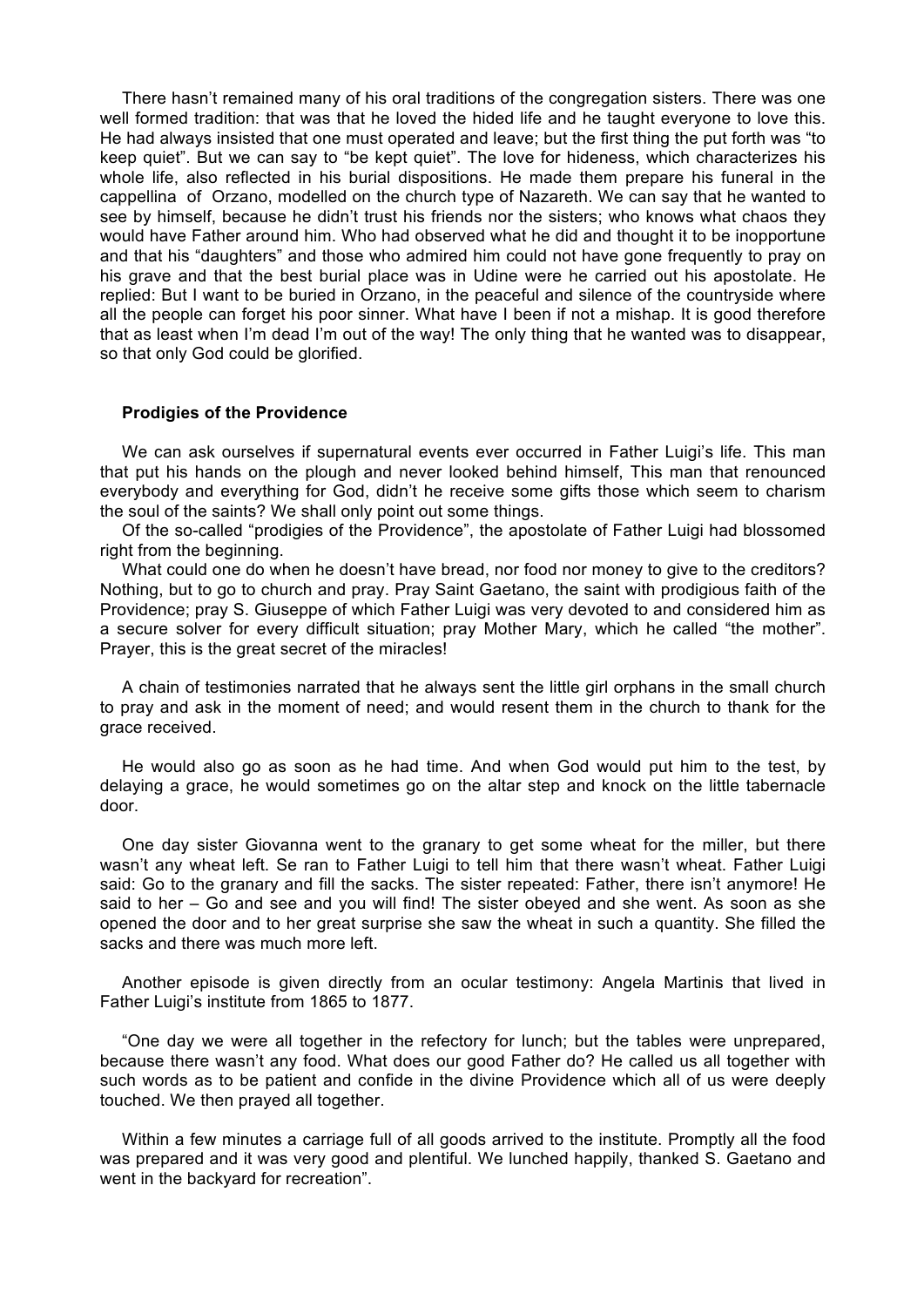Short of money and wheat one of the sisters worried goes to Father Luigi. "Go" says Father Luigi, "take all the wheat that is needed, the Providence shall look over".

The sister obeys while Father Luigi after having prayed, hides a votive image of S. Gaetano under a small bulk of wheat which was left.

Within two month the new harvest was ready, but the sister went to the granary to get the wheat and this wheat never finished.

This phenomena ceased when the new harvest came.

Sometimes Tita the master builder would arrive to ask the salaries for these workers. Father Luigi would shake the alms-box and would reply with an eloquent silence – Lets pray together, **Tital** 

After praying, he would take the alms-box shake it and to their surprise there was money inside. Father Luigi confessed, "We have had very difficult moments, but the Providence never had abandoned us".

One of the powerful magnets of the divine Providence, is to forget ones needs and to think for the needs of others. Father Luigi knew this.

One day a man came to the House of the Derelitte to give a gold marengo to Father Luigi and sister Strazzolini followed him because she hand an urgency to use this money for the house. But when she went to Father Luigi, he, in the meanwhile gave this gold coin to a poor fellow. Please keep quiet sister, he said to her. Our God shall foresee. In fact after a short while an unexpected sum came (they didn't know from who) for the orphans and sisters.

Even strange recoveries didn't fail to come. Sister Angela Rodaro, mother superior of the Trento hospital, when wrapped in Father Luigi's cloak, recovers from rheumatic pains and she didn't suffer anymore from this.

Sister Filomena was about to die at Portogruaro, but Father Luigi says NO, you must get well and go to Udine and attend the silkworm factory. She totally recovers.

Prophecies? Sister Orsola Del Medico returns to Udine with sister Filomena and Father Luigi. Sister Filomena is well, but Father Luigi tells her frankly that she must prepare herself to go to Paradise. After a short while she dies.

He repeated to himself: "I will not die up on till I have completed 12 works – and this happened!

There were many happenings around Father Luigi – like donations from who knows where and mystical matters. When he would go into ecstasy he would be seen in different places at the same time like, Udine, Primiero, Tesero and Trento; most of the times when he was in ecstasy his body would lift itself from the ground – facts of levitation.

In one case we can talk about "luminescence" of his face. Another case was the so-called "mystical run". He was seen praying on his knees and an instant after was on the altar step praying with his arms wide opened – in the act of talking with someone – that Father Luigi was gifted with the intuitions of the hearts is well known. The director of the seminary monsignor Antivari, would often send the person of uncertain vocation to him. What Indias! What Indias! – says to one of the sisters that wanted to become a missionary – here is your India. Would say to one and to others the secret reasons of melancholy - would demonstrate to know passed things that no one of them had every expressed and concealed temptations or hidden escapades. Knowing and fearing of his gift, some of the persons would stay apart from him.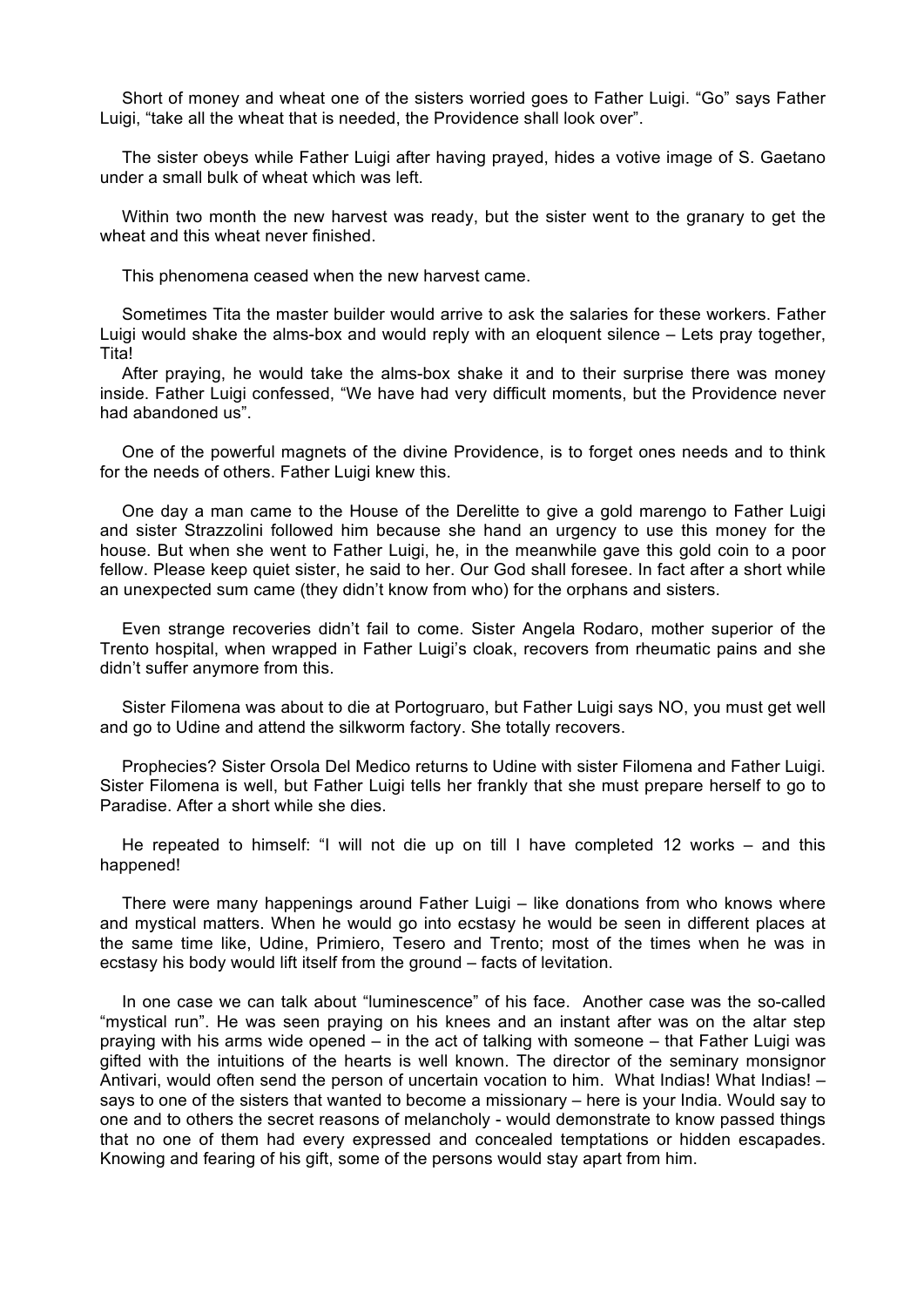# **A Saint has died**

When Father Luigi died on Passion Thursday April 3<sup>rd</sup> 1884, at 10:40 p.m., all the city of Udine acclaimed him as a saint. His remains were exposed in the little church of Saint Gaetano. Immediately so many people gathered around him and wanted to get some pieces of his cloth or locks of his hair and the sisters were obliged to lift his coffin so that no one could disturb him.

The funeral mass was celebrated on Saturday morning by the general vicar monsignor Domenico Someda, who for many years was his confessor. Monsignor Someda publicly confessed his certainty that Father Luigi was now in heavenly glory.

The Catholic daily "Il Cittadino Italiano" wrote about his grave comparing it to those were pilgrims usually go. The masonic daily wrote such an eulogy never written before by them, concentrated on the charity that better describes the life of a saint; they were recognized as a true adversary and even more, a leader of the tolerant catholics. The same testimony was written by other non catholic dailies.

The death register of the Remanzacco parish which at that time depended Orzano, described the funeral as being a procession for a saint and expressly alluded to the hope that one day Father Luigi be placed amongst the saints.

The sisters and in Orzano started talking about some graces obtained by his intercession.

# **Graces and favours received**

A mother received the grace for the recovery of her only child after a triduum for imploring his intercession on Easter feast, April 15, 1884.

About one month later, a sixteen-month boy died and his father was so much afflicted that he tried suicide several times.

Mother Eletta Valussi ran to the grave of Father Luigi and implored him to obtain the Christian resignation for this poor man. In fact in that same hour this man became tranquil and the day after had the force to accompany his boy to the grave; showing himself so calm that he provoked such a surprise among his fellow-villagers that knew about his desperation.

In the summer holidays august – september 1884, in Orzano there was great talking about a recovery from a cancerous wound. This recovery was attributed to the prayers made on Father Luigi's grave.

The fame of Father Luigi's sanctity spread, spread as the Congregation of the Sisters of Providence expanded in various regions in Italy and in South America and with this expansion so was the devotion towards Father Luigi.

Invoked with faith he obtained from God many recoveries of various different sicknesses or in aid in difficult and severe situations. Many of these recoveries were accompanied by signed reports of the graced and by medical certifications.

The recovery was usually accompanied by conversion of numerous people that through Father Luigi had re-found that God that they strayed from.

Of these graces and favours, however, had been considered relatively lately; nevertheless, a hundred of them had been registered.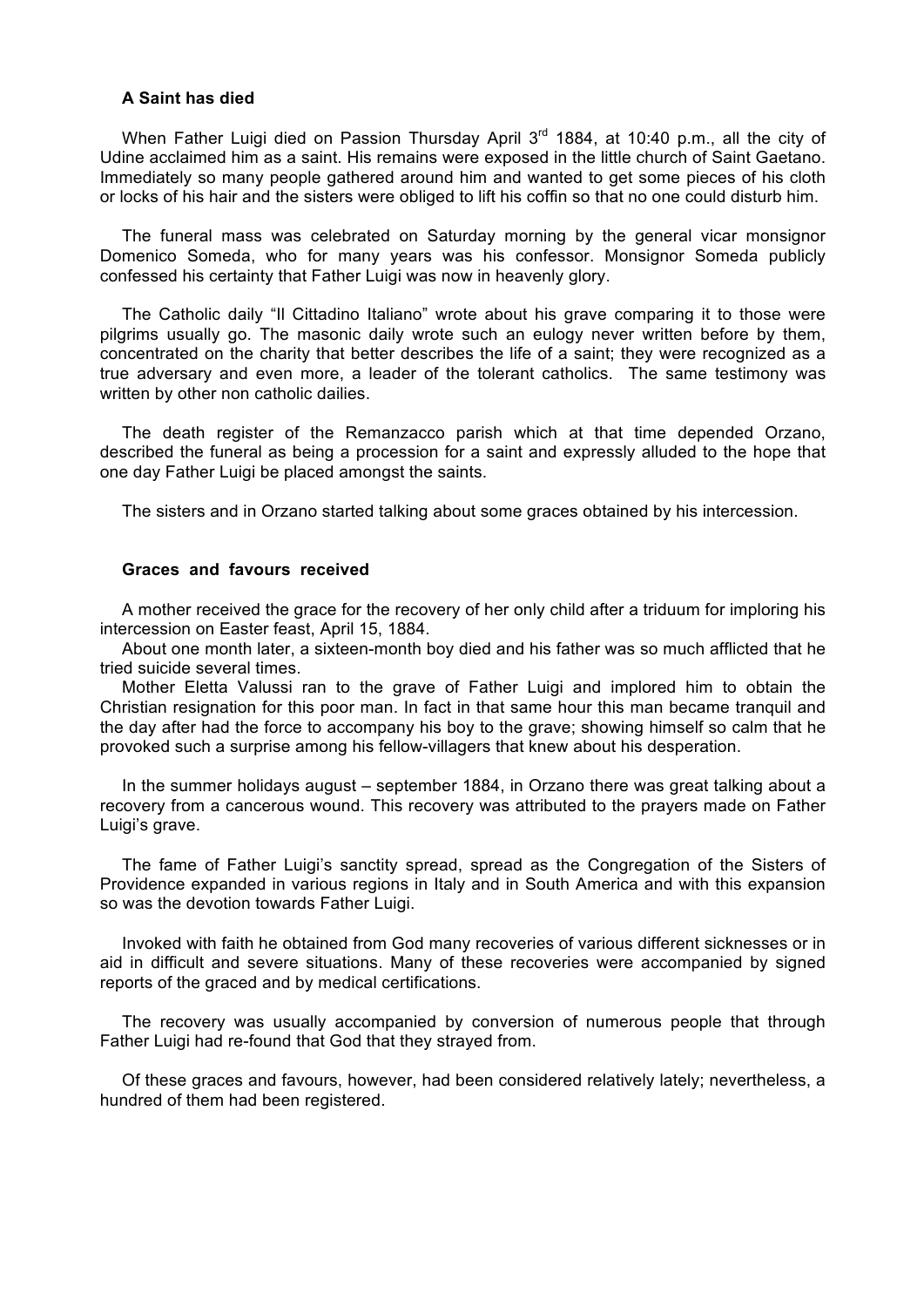## **The Miracles**

On January 31<sup>st</sup> 1981, the cause of beatification of Father Luigi Scrosoppi had reached its goal with the acknowledgement of two miracles attributed to his intercession.

Who were the graced? One was a 21-year-old man and a 20-month baby boy.

In 1923, Rocco Sartorelli of Tesero a locality of Trento, at the age of 8 received a bad contusion in his left hand. At first, it seemed to be nothing but a contusion but after many treatments the terrible diagnosis was made: chronic fistulous osteomyelitis from probable TBC nature. Thirteen years of sickness, eight surgeries and repeated proposal for amputating the hand.

In 1934, however, when the young man encountered the mother superior of Tesero, a sister of the Providence, a hope had lightened him and his relatives: to invoke to God the recovery by intercession of Father Scrosoppi. From that date in intervals, a chorus of prayers made by his relatives and friends, guided by Rocco's mother, ascended directly to God.

It seemed that the prayers were not heard, because after the last medication dated June 6 1936, he was attended for surgery the morning after. He was lying on the surgery bed while his hand was being unbandaged to the surprise and astonished of the surgeon and all medical staff. Although the bandage was full of puss, Rocco's hand was completely healed. My holy Mother exclaimed the surgeon – but it's completely healed. He was sent to his room and after a few days he was working in the fields.

A little boy named Siro Marizzoli was perfectly born on September 2<sup>nd</sup> 1942 in Belgioioso a locality in Pavia. On October 11<sup>th</sup> he suddenly got sick. The doctor saw the seriousness of the illness and wanted a consultation with the director of the Paediatric clinic of the University of Pavia. This illness case was judged to be very serious. They suggested that he be placed in clinic but with little hope of surviving. The diagnosis was terrible: severe encephalitis (with bulbar phenomena). The attacks were continuous and so severe that the doctors suggested that the little boy be brought home to die; his father went and took all the dispositions for his burial.

One of the sisters of the Providence, a nurse in that wing had invited Siro's mother to pray God with Father Luigi's intercession. "If we obtain the grace" – she added - "will serve for his beatification".

His mother and father prayed. All the sisters of the Policlinic prayed. Suddenly, on October  $16<sup>th</sup>$ , his general conditions got much better and on October 23<sup>rd</sup>, Siro left the clinic totally healed.

He grew-up healthy and studied. He became an accountant clerk and today he has his own family.

From those dates and on, the two families Sartorelli and Marizzoli with there new respective families, have never forgotten their devotion towards Father Luigi.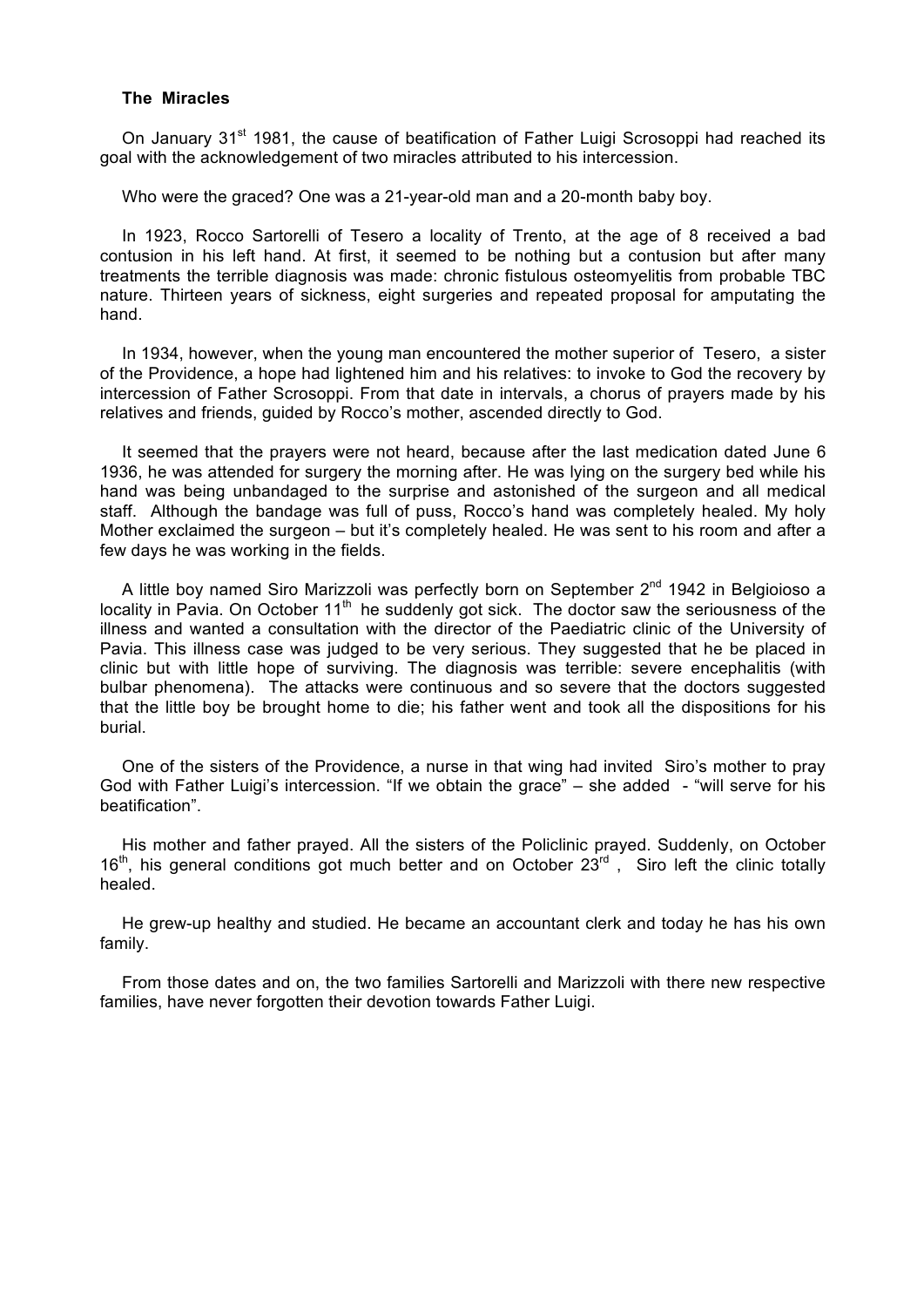# **PRAYER**

*O merciful Father That through our Lord Jesus Christ you support humanity With the gift of your Spirit, we thank you for the force to Love that you have granted to the Blessed Luigi Scrosoppi.*

*In him, we admire the light of the priesthood sanctity, the life appeal consecrated to you and the total dedication to the needy and weak.*

*With trust we ask you that in the Church, the sanctity of your ministers be radiated, the flourishing of the presbyterate and religious vocations And to affirm the choices of serving the poor.*

*Amen*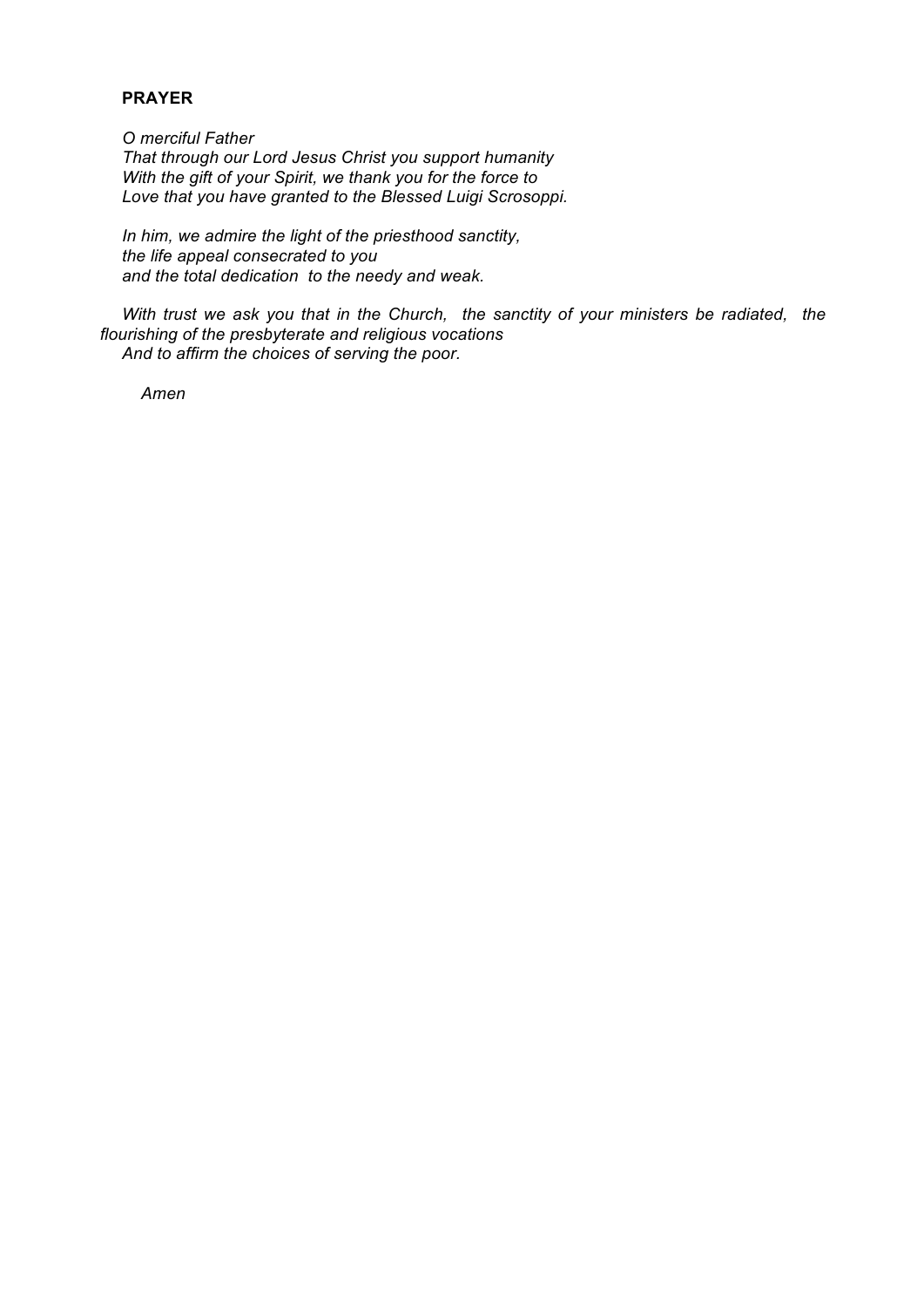#### **Father Luigi becomes a mendicant**

The house of the Derelitte was going through a tough period: the balances were depended on the population and the "benefactors" tired, seemed to have forgotten that, between those walls the needy were the same every day; the economic scarcity were becoming very painful, the girls got thinner and Father Carlo and Father Luigi were asking themselves how to keep everything afloat.

What the two brothers had in mind was not a big house but a small one that looked on the street and that was 17 metres in front and 5 meters in height and 8 metres in depth. In the back there was a yard which they could grow vegetables for their girls. Everything was goodly organized with a pinch of fantasy and improvisation: the granary, for example, was used as the dormitory. In the countryside surroundings the girls, joyful and vivacious, despite the melancholy name "derelitte", would jump around never fed up of bread, games and love.

The owner of the property was a certain Mrs. Paola Florenzis. At the beginning of the 1800's the property was passed on to the Casa delle Convertite, but from 1815 to 1822 the rent was paid by a count Alvise Ottelio, so that his name as the benefactor had remained bonded to the institute, known also as the "work of Ottelio". When the contract lease had expired, Father Carlo had become the director of the Derelitte, he burden himself with the payment of the rent which was punctually paid every six months- from January  $31<sup>st</sup>$  to July  $31<sup>st</sup>$ .

Father Carlo, therefore, paid the rent and was the director of the institute: Father Luigi in the meanwhile was suffering and was taking to heart all the problems of the little girls. This house represented the only protection and friendship that they had. At this point all those faces of the girls didn't visit his thoughts occasionally, but were present everyday, because he was no more a visitor but one of the responsible of the institute.

The institute must restart to live. Father Carlo attempted to have some economic help from the Austrian government. Father Luigi did something more: he personally paid for a series of gestures he did.

It was on March 1829, a bitter and windy beginning of spring in the serene countryside of Udine that only some passes away had the mountains. During that season that had the flavour of the beginning of spring, Father Luigi learned a new "job": put forth his hand as the poor mendicant along side the city and countryside streets. He would ask money, bread, all sorts of vegetables and meat: this later was the one the young girls were in nee of. He asked dominating his redness: Udine was his city and at every angle of every street he would encounter people who knew him. He would receive unbelieving and mockering glimpses, and the gang of youth whistles would be his daily bread. On all the faces it was possible to read the same question: Father Luigi that young calm priest that came from a wealthy family, with excellent manners and a life without adventures nor radicalisms – was he becoming insane?

Every step he made in the streets of Udine was becoming in such a way, a break from his tranquil past and a calm challenge to the orderly mentality of the conventional thinkers; a victory in the imitation and in the misfortunes of the humble God.

He would return home with his one horse carriage full of presents and he would see the young girls run towards him and cling to his cassocks: "Father Luigi, give us something". That confident yelling recompensed him of the bitterness he swallowed along his itineraries.

In Udine the people would whisper and laugh; the people of the countryside had become more rude: that unconventional mendicant was becoming a contradiction sign: he would encounter generosity replies and insults and they were two different rich genders that Father Luigi was patiently accumulating. One day, in a little town near Udine, a certain person that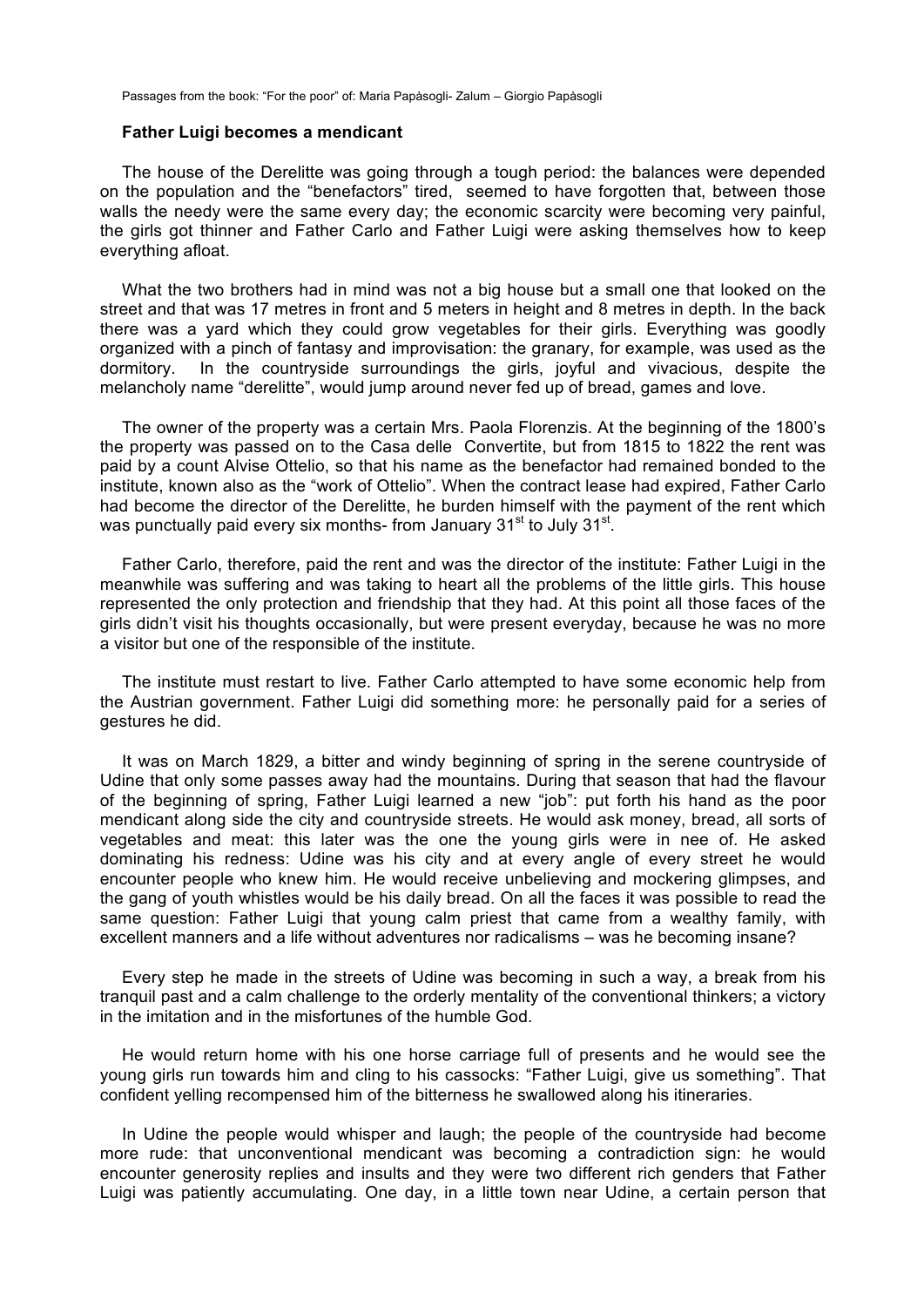Father Luigi reverted to gave him a slap: Father Luigi for his hot and impulsive nature – succeeding in smiling to him: "This is good for me, but what will you give me now for my little orphans? The man didn't accept such a reaction from him and he became red. That day, Father Luigi's one horse carriage was more full of things then before and many presents were given by that hand that slapped Father Luigi.

Father Luigi spent his force and temperament in this way; persevering in his unsafe journeys. Nonetheless, while his charity calling brought results to his intimate, he had a strange stop: towards 1830, Father Luigi somehow thought of detaching what he had undertaken.

There was a capuchin convent not too far from the house of the Derelitte. He would often pass by there and during his passing he thought of the Franciscan spirituality that had fascinated him.

Mendicant for the Derelitte, but was still the protected son of Mrs. Antonia and he felt the fracture that was coming in his life: he had entered a demanding path and had dared to use a new behaviour, but in the evening he would go back to his paternal home, finding his antique ways and the calm human values that all of a sudden seemed a limit to the freedom of the spirit.

The frock, a rule, a comunitary life oriented towards the search of perfection had repaid Luigi's anxiety. This would have been a safety on his journey of the evangelic integrity of which this young man attended with great fire and patience.

Then slowly this thought transformed: Father Luigi deeply understood his vocation. Father Luigi understood that he must open all the ways by himself and that this was his task.

He understood that his real point of referring in his life was not the capuchin's convent but that little house that was not too far away. Where in that granary the winter wind would whisper through, would find sleep those most unprotected human beings of Udine. The abandoned girls: this first love of Father Luigi, wasn't it maybe, a rule and a vocation?

In that time he would write in two big books where he collected all reflections and news that interested him. At the voice "vocation" we find some revealing lines:

"To become saints it is not necessary to retreat in religion or in hermits. Saint Agostino in a sermon made to the religious in the desert, said: He we are in solitude; nonetheless, nor the prayers nor the liturgical songs makes us saints, but it is the good deed practice that makes the place and us saints. If in fact the places could sanctify who lives in them, nor man nor angel would have precipitated from their dignity".

The idea of sanctity formulated up till now may seem in contrast with the image that one day, the people may make of Luigi Scrosoppi; attentive and alert in the smallest particulars of all the rules. Tenaciously bound to the letter that cherishes the spirit.

From the lines that we have read, we can see all his interior vocation not for this more soft; on the contrary, deeply exigent and tied to an integral donation. Slowly detaching himself from his Franciscan dream, Father Luigi meditated on this reality. Maybe suffering for having renounced that humble horizon of perfection that was suggested to him by the images of the convent? His ministry was intended to be developed in straight contact with the world and towards the most poor: it took an hour of evidence that illuminated his entire life. His gradual and radical renunciation of all earthly things made him take a decision in 1830, from a serene and bright comprehension that it is not the place that renders a person saint, but to "operate well sanctifies the place and us".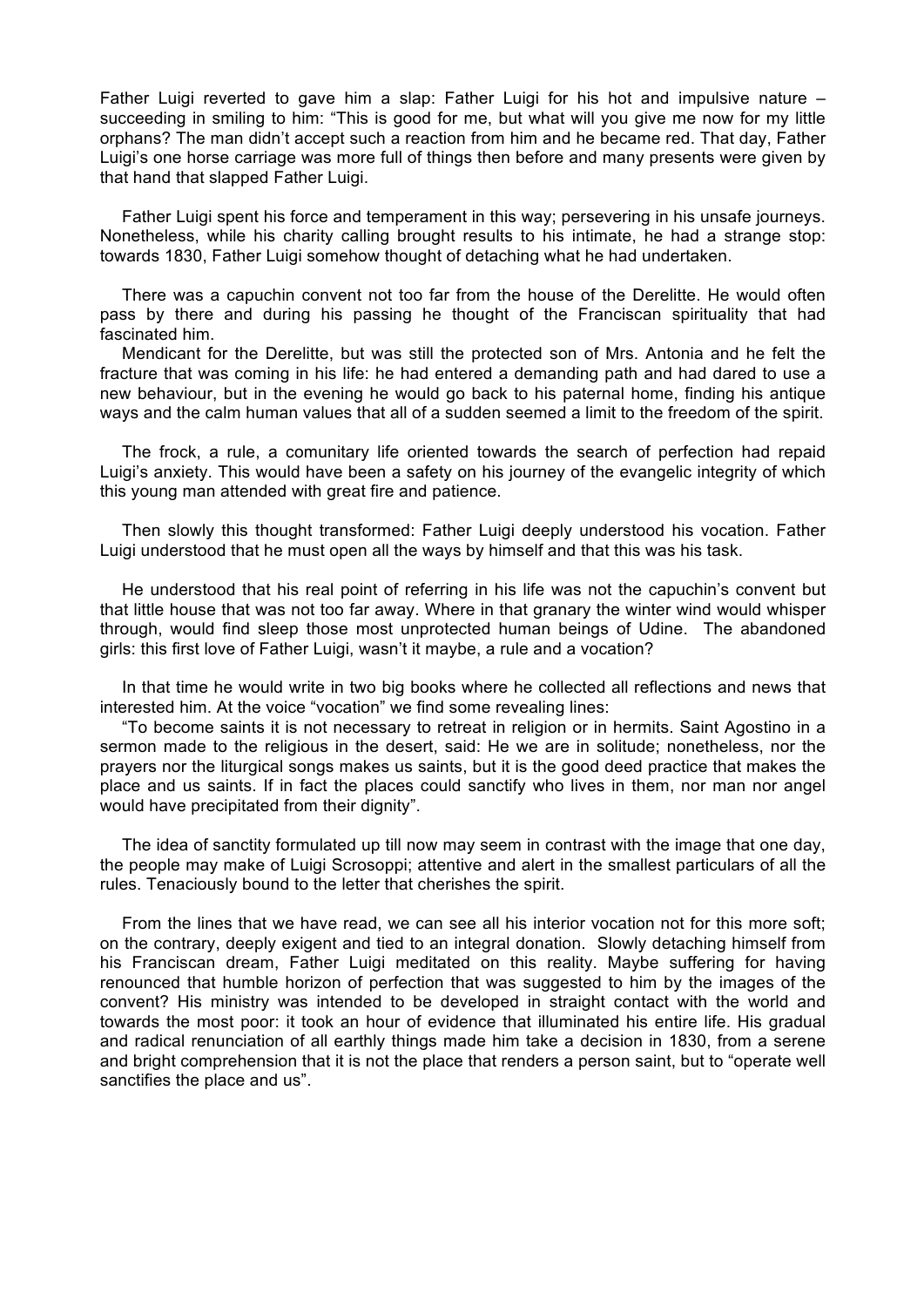## **Birth of the Congregation**

Under the guide of Father Luigi the small group of young teachers were working seriously. But however a precise problem was present: was it convenient to maintain the first project? Or to be oriented towards a new minimum congregation, born for the work of the Derelitte, from it – for it?

In a first moment, the autonomy aim remained clear only for Father Luigi; he had the desire to take the first steps for the constitution of a new congregation, even if he shared Father Carlo's project with regards to some existing religious families, in particular the Rosminiane. In fact, as we said, Father Carlo remained with the idea to entrust all to the religious of another name. There could have been a split-up inside the House, if Father Luigi didn't renounce his way of seeing things, up on till the same circumstances – the Providence – had guided Father Carlo according to the same light. Silence and difficult collaboration at times heroic; uncertain slow years that, one year after the other, saw the events maturing according to wills unforeseen by man.

Lets go back a little in time for reconstructing all the moments of this evolution: the first attempt to entrust the House to another religious congregation is to be traced at the period of the reconstruction of the building; In 1835 Father Carlo had some contacts with Maddalena di Canossa, founder of the "Daughters of Charity" of Verona; and agreed with her to entrust the house, as soon as the works were completely finished. The agreement was reached and was precise; but Maddalena di Canossa died in that same year and so did the agreement that was so dear to Father Carlo. One year later, Father Carlo talked about this problem to a sister named Marianna Teresa Cossali of the S. Vito al Tagliamento monastery.

Sister Cossali started the negotiations with the religious order, but those negotiations didn't undergo the desired way. The requested sisters would have dedicated themselves to the refined education of the rich girls and more, they had the obligation of the monastry and of their solemn vows. How can they be put together with the country teachers of the Derelitte, which are daily supple; in the house of the Providence with its makeshift chapel with its door always open for the gifts and the need of charity?.

Father Carlo nostalgically thought of the sisters of Maddalena of Canossa and took contact with the Mother Superior, sister Angela Bragato; but the agreement reached with the later Maddalena di Canossa was never renewed.

In 1840 a hope was announced of a vocation bearer of all those elements of which the community was lacking; experience already matured in the religious life, complete education, remarkable personality. Giovanna, in the world countess Giulia di Colloredo, relative of the first government officer of the Derelitte, count Fabio Colloredo. She had been a dismissed sister for so many years and she decided to leave for reasons unknown to us. When Giovanna decided in 1841 to enter the Derelitte, it looked like that through her a certain transformation and community growth would have happened; her arrival for the religious group was a great day of hope.

Margherita Gaspardi's, the mother with grey hair, disinterested an humble, who had guided the group up till then, was ready to give her resignations and to leave her place to the newly sister. Her generous gesture arose admiration; very touched, the bishop of Lodi, personally intervened to ask that her task as the mother superior be prolonged; in reality, Giovanni Colloredo become mother superior only on March 18, 1842, after getting familiar with the new environment and acquainted with the personalities of the other sisters.

It was the eve of Saint Giuseppe; the saint most dear to Father Luigi had personally in silence attended to the authority transition lived in the spirit of service. A little bit of apprenticeship was necessary even for Giovanna Colloredo and maybe she never closely touched the fatigue and poverty during her religious experiences.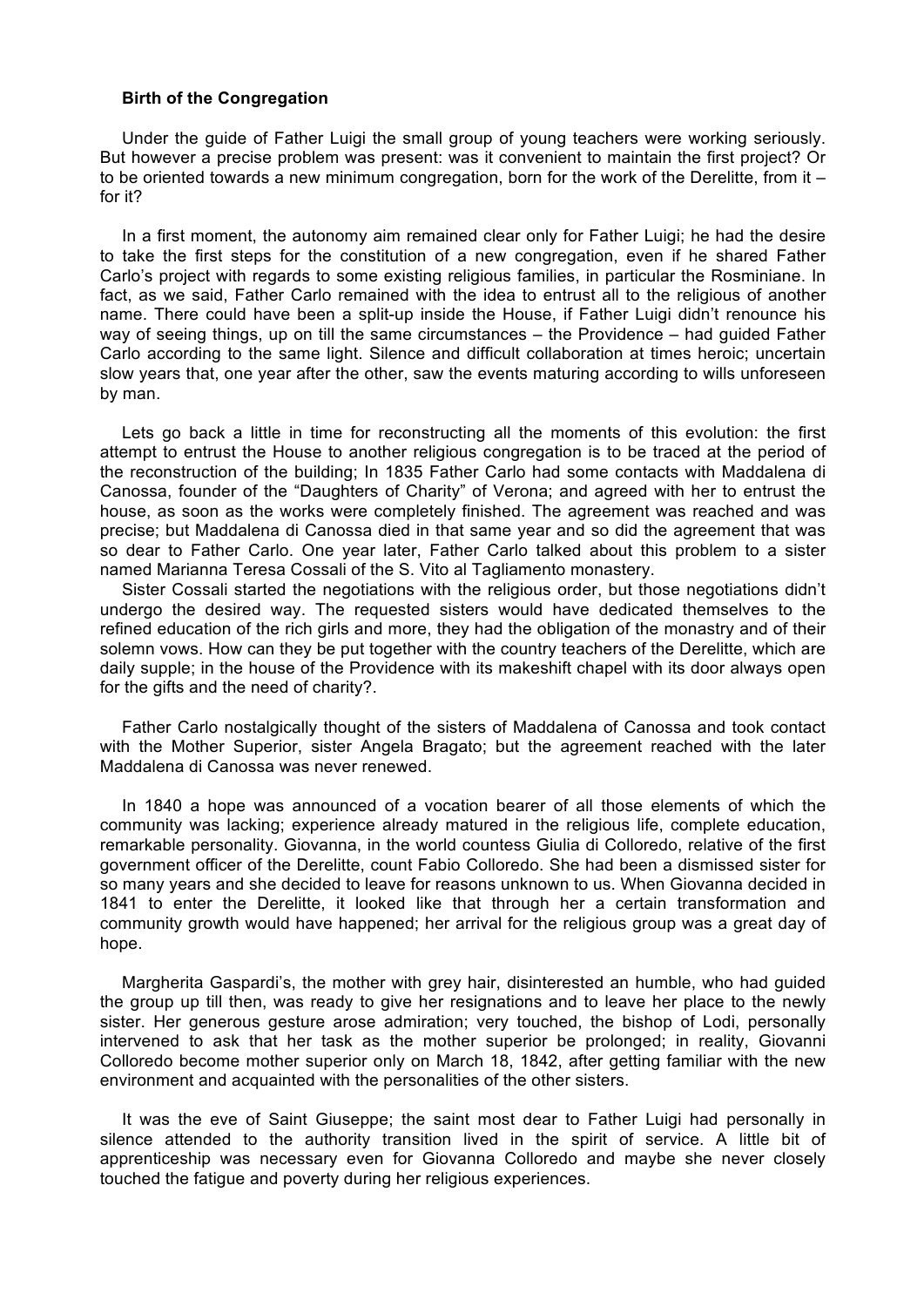Then suddenly everything was starting to work serenely; while the presence of the mother superior gave a new work impulse, nevertheless, without revealing that constructive capacity that defines formation force in which Father Carlo and Father Luigi had hoped.

Sister Giovanna Colloredo had brought a sort of cultural and social distinctions; but contemporarily new sisters were entering in the Derelitte house, that, as the "first" sisters were fresh daughters of the population, without any dowry nor education than that of the heart. We know very little of their past; we only know that they were young and enthusiastic and constituted the real backbone of the institute, many were "selected" by Father Luigi according to his characteristic logics. He wanted to find the most humble and poor, aiming to a precise dowry; the faith and the capacity to love with sacrifice and to live in the Derelitte framework, which could have daunted anyone that didn't take it seriously. Father Luigi maybe knew that the only young girls that were already tempered by a tough life could have happily persisted.

Orsola Baldasso, of which we have talked about before, was the first of a true party; two young Carnic girls entered in the institute in 1837-38 and they brought a note of rough sincerity; Giovanna Ariis, tertiary, and Maddalena Morassi, lay sister. Maddalena had a clear mountain type voice and would fill the house with her simple songs that sometimes would arrive to bother the other people in the institute...but her spontaneity disarmed the impatient that sometimes would scold her.

In 1842, after the nomination of sister Giovanna Colloredo, Father Luigi made another of his "selections", which is a singular example of his supernatural intuition of the souls. One day he saw a girl at the door who was teasing: maybe he intended to talk to her or maybe he knew who she was, but he never got close to her; he reverted some words to her, he invited her to collaborate in the Derelitte house.

Giovanna, that was her name, she was used to being ignored and avoided, because the mentality of that time considered her disabled – she was the daughter of unknown people. She never thought about entering a religious order, because that step in her condition was seriously difficult. Seeing that she was invited with such simplicity, at first she tried to resist, but Father Luigi had understood that Giovanna in reality was made to live that life. She dedicated herself to the agricultural work, to the silkworms and to all the simplest activities. Her contribution was a particle of many particles which would have built the house of the orphans; who better then her would have understood? Giovanna was the first to dedicated herself with enthusiasm to the other young girls who she saw herself and her suffering.

The forth novice of Father Luigi was Domenica Batigello, who entered in 1844; she remained a tertiary all her life in order to mendicate food for herself, thus leaving more food available for orphans that were hungry; a commitment that didn't need any skills, but a big heart, humbleness and the readiness of sacrifice. Domenica had these virtues and her years passed without any fatigue. This is how the institute was structured: the agriculture assigned to sister Giovanna, the search for alms assigned to sister Domenica, the kitchen and housekeeping to sisters Maddalena and Giovanna Ariis: Orsola Baldasso, then, the first of this group, fulfilled her jobs with such pure energy. Such were the novice of Father Luigi, the "infantry" that he established and accepted with agreement the directives given by Giovanna Colloredo, the mother superior. The domestic reality of the new institute began by the encounter of one sister with another, in the shadow of the strong concordance between Father Carlo and Father Luigi, which were the first to give the perfect example of fraternity and Christian collaboration.

Father Carlo and Father Luigi had therefore hoped in sister Giovanna Colloredo to spiritually bind the growing group; on the other hand, a short while after her office of Superior, they restarted to search for an adult congregation that would fully step in the works; they reverted this time to the group of nuns bound to a great personality. The sisters of the Providence founded by Antonio Rosmim.

Antonio Rosmim, although not having as yet reached the heights in thoughts and activity, was considered an authoritative figure in Italy during the 1800. Father Carlo had the occasion to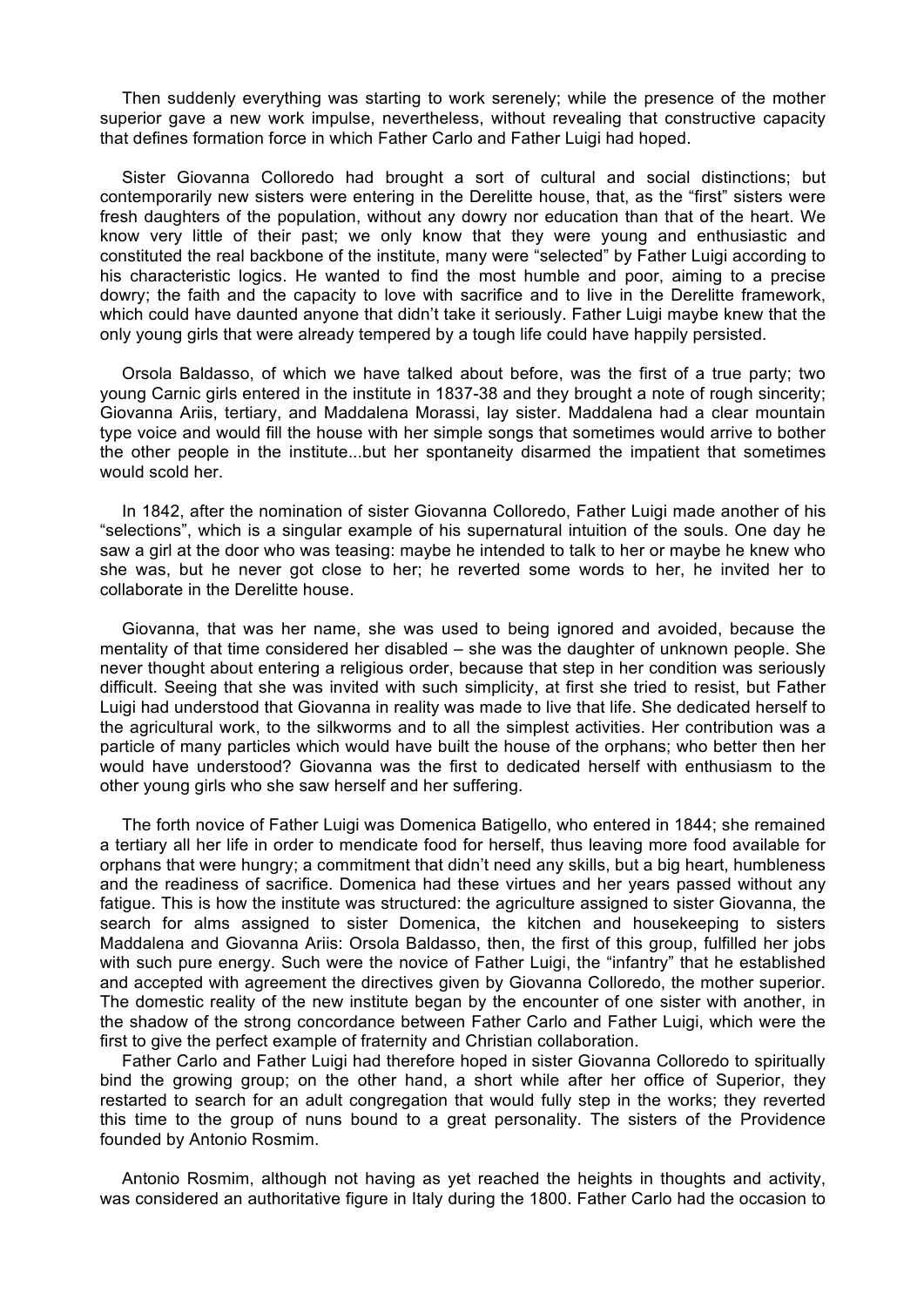meet him various years before, when he came to Udine and had founded the group of the "Society of Friends": in fact, Father Carlo Filaferro was the promoter and director. Therefore a solid bound already was existing, founded on a personal knowledge and an experience of collaboration between Antonio Rosmim and the brother of Luigi Scrosoppi. The bishop held the idea of the transferring, his approval didn't wait, and while obtaining the consent of the imperial court was way longer. That delay seemed to be an increasing difficulty and a heavy obstacle; in reality, the period between the project and its activation permitted the maturing of the new events, which in someway changed the ideas of the two priests of Udine.

In the first place a fact of political and bureaucratical orders. The Sardinian provenance of the Rosminiane sisters and the figure of their founder, disliked from Austria, would have made the life of the Derelitte institute more difficult and would have put into danger that autonomy (which was so important to the brothers) from government interfering.

The failure of this project didn't displease the sisters. The majority of which didn't desire to be absorbed by another congregation and had also expressed to abandon the Derelitte house, if so would have happened.

It was at this point that Father Luigi moved by the Holy Spirit, understood that in that situation all evident project signals came from the Providence.

Father Carlo a man of faith and humbleness, in the project failure saw God's will and was his intuition to leave to his brother, Luigi the hard mission to mould that little group of sisters and to give life to a anew religious family.

From this moment the paternal commitment more delicately and seriously weighs on Father Luigi. Father Carlo, is beside him with his experience and his collaborations evident above all in the writing up of the first "General Rules for the Sisters of the Derelitte Institute", printed in 1848.

On September 10<sup>th</sup> 1845, expiry date of the three-year mandate, sister Giovanna Colloredo renounced the charge of mother superior. She silently returned with her cultural and experience to the sister's rank. The congregation of Udine was finally constituted on Christmas of the same year: "authorized from the Ordinary Diocesan" fifteen sisters put on the brown dress and on the same day eleven of them "without obligating themselves to vows, firmly proposed to observe with their might the three virtues of poverty, chastity and obedience", under the protection of Saint Gaetano of Thiene, chosen as the family friend in a touching ceremony for its simplicity.

Very hard and difficult times from February  $1<sup>st</sup>$  1837 to December 25<sup>th</sup> 1845. However, this experience made them stronger than ever and were ready to spiritually abandon themselves in what God had foreseen for them.

## **The Elderly Sisters**

A spring of fresh and pure water spurts up there from the rocks in between the mountain; bouncing and sprouting from rock to rock and while running and singing to the shadow of the pines. It increases on its path; but its travel is always brave and the chant increases. It is necessary that at a certain moment, at the bottom of the valley, the force subdues and the wave runs more calmly and yet always fertile between the short riverbank and therefore between the powerful riverbanks. Heaven help if it would continue impetus from the spring!

It fell on Mother Cecilia Piacentini, elected mother superior on October 12 1880, to canalise the congregation and give it a secure and constant rhythm according to the constitution rules definitively approved by the Holly See in 1892. She was therefore, justly called the "co-founder" in the beautiful biography written by sister Margherita Makarovic. But here I wish to recall one by one the spring sisters, those that in traditional speech are called the "Elderly Sisters".

I wish to recall one by one. But what can I write in a short article, though only a cold list of names, which would not say anything to the leader and wouldn't know the figures of these heroines?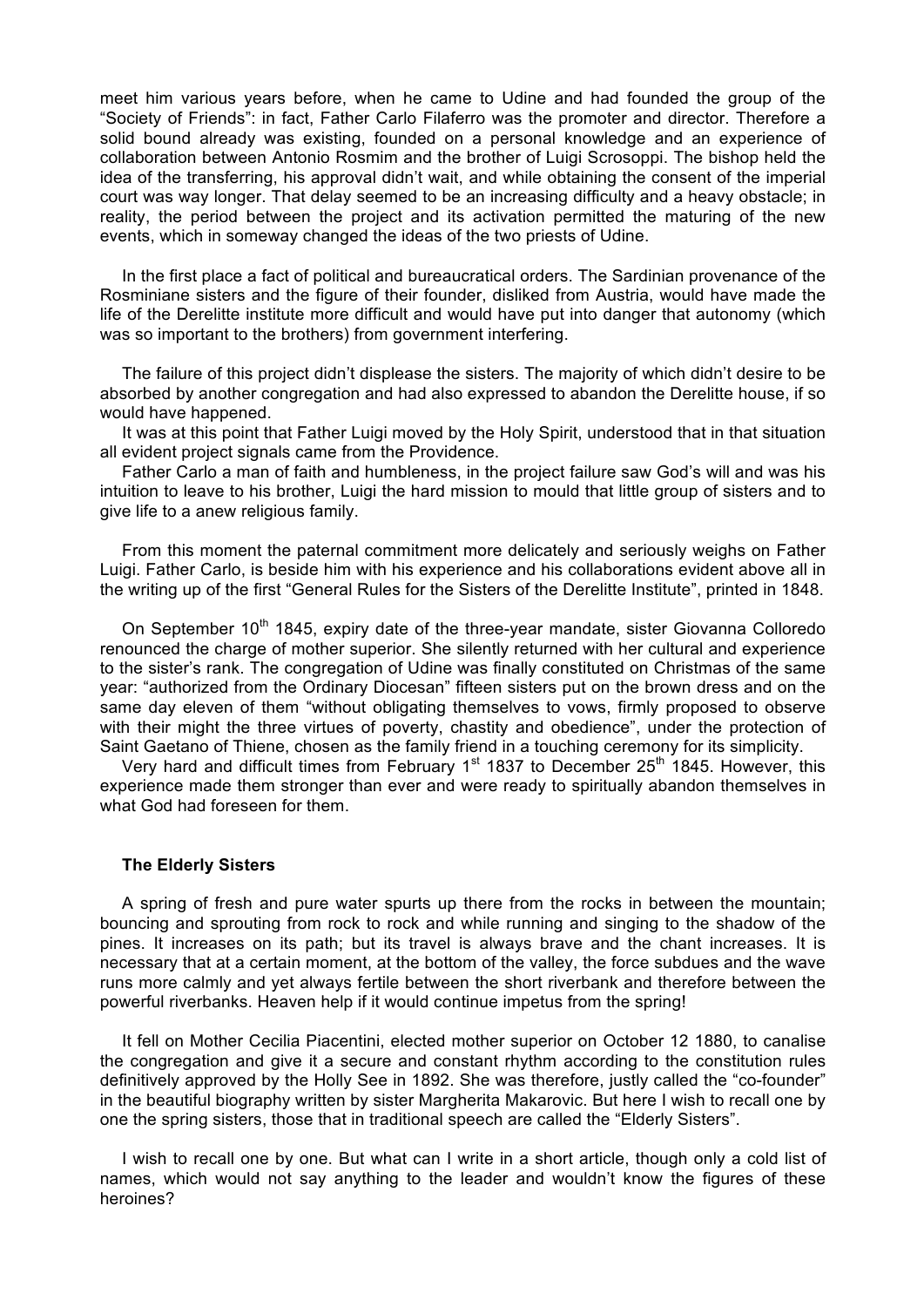In truth, I have remembered some of them in my preceding articles. Like sister Orsola of the donkey, or sister Filament the little porters, or the "dragon" sister Hosanna, or the "Providence porter" sister Dominica, or the humble sister Giovanna taken away from her sadly condition and elevating her as Christ's bride. Minutely studying the life of Father Luigi, it happened that I would dwelt sometimes – I wish to say without any alternatives – to contemplate the sisters that lived with him and I remained enchanted. Maybe it was Father Luigi who made me make these "stops" to admire his dear spiritual sisters. But I was searching for Father Luigi's impressions in the sisters.

In 1942, in the mist of war, I went to Tertian in the Mother House of the Orienting. Since I returned alive from Russia, I proposed myself to develop a small hospital in Frilly – which has blossomed today in S. Maria la Longer – the smaller House of F. Ozona, born between my hands in 1933. I wanted to ask Father Strip if he would have accepted. While I was waiting for him I fixed my sight on the image of Father Orion (servant of God), which was not the first time I saw this image. Lather that day I went to the orphanage, which at that time was besides the Madonna Della Guardia Sanctuary.

It is impossible to live along side with a saint for such a long time without receiving somewhat of an impression of his powerful spirit. This is what happened to those ventured sisters which Father Luigi formed and moulded.

If I tried to imagine all the sisters, I could only but only see Father Luigi.

There were the sisters of the "first generation" up on till the death of Father Carlo (1854), or of the mother superior Lucia De Giorgio (1855), which can be called "the pioneers of the Heroine spring". The "second generation", from 1855 to 1872, where the vocation blossomed and tempered itself in difficult and tough times. The "third generation", from 1872 to 1875, grewup in a serene and calm period.

The first group that from 1837 to Christmas 1845 – exclusively formed by young common girls who knew how to handle needle and thread or to use the carpet beater, but they didn't know how to use a pen and ink; they were always ready to work hard in their worn out habits, nourished simply more of mortifications rather than maize porridge. They rested on big straw sacks or paper bags.

Nevertheless, the Elderly Sisters, those that were impressed by Father Luigi, remained strongly characterized by some dowries and virtues: an antique faith, indefatigable works, golden simplicity in doing and thinking (and speaking), a to the bone poverty and a spirit of sacrifice.

Are these not the lines of Father Luigi? Wasn't there in every girl his "essentiality" and "authenticity"? Christ, work, humbleness and his simplicity: This is all and it's enough!

# **The First Swarms of the Providence Sisters**

Primiero, Fiera di Primiero, today wish to say many things: names that recall various wellknown touristic stations, frequented by numerous people. In that period, that is to say around 1865, the surrounding nature was in its total splendour and it was intact; not invaded by vacationers or skiers. However in this area there were neither streets nor hotels and only a few houses scattered around which were difficult to reach.

The city of Primiero counted about 1000 souls, one church and even a small hospital. There was an original priest – of fervent and beautiful spirit – Father Giuseppe Sartori.

Father Giuseppe Sartori was the hospital director and the patients would range from 4 to 5.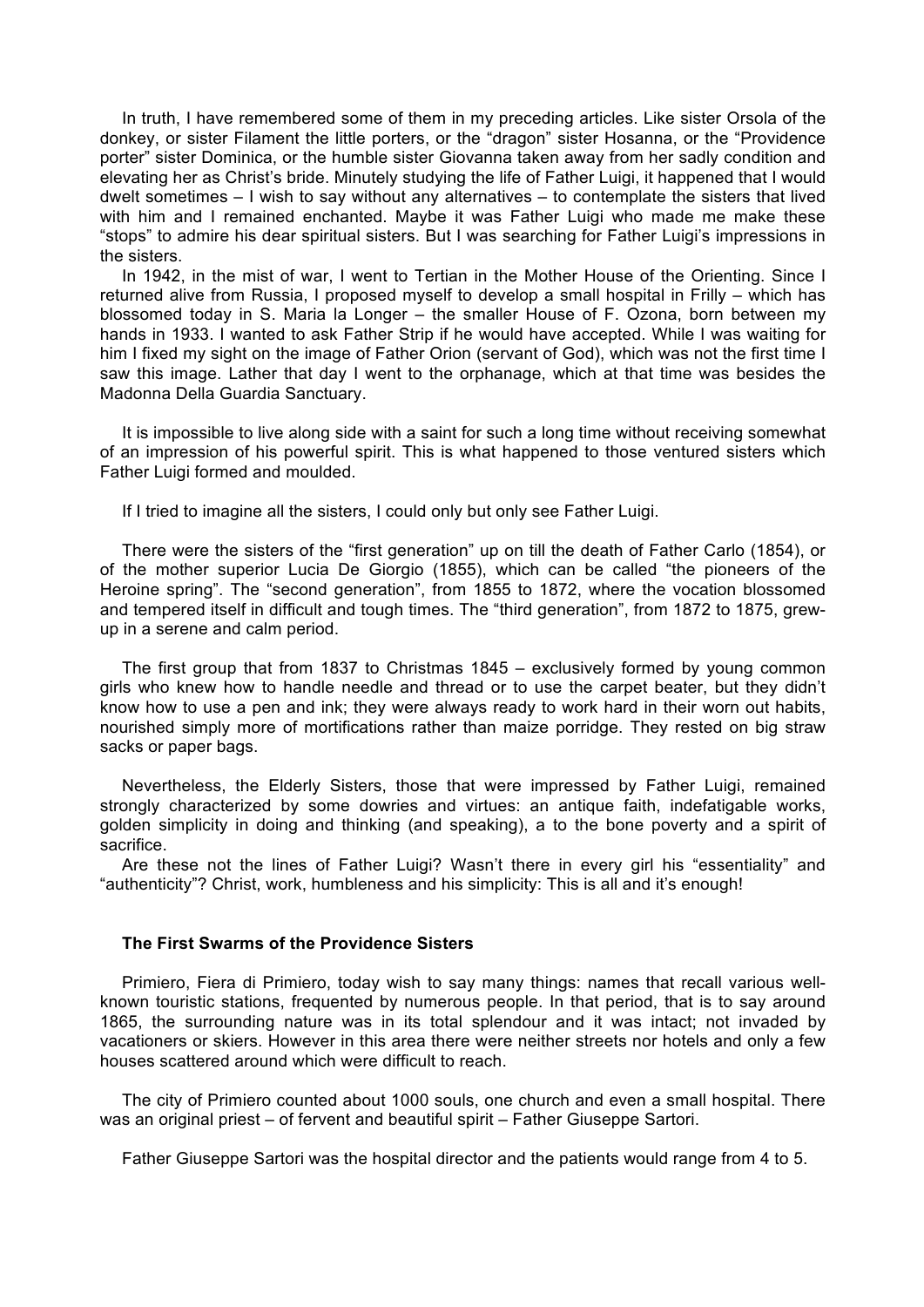Oh don't believe that there wasn't any sick people in Primiero. The reason was another. The hospital was merely kept and was disgusting to the people.

A poor man didn't have anyway of curing himself, because he just couldn't. When someone in the family had to go to the hospital – this person would have rather wanted to go directly to the cemetery – because they were so alike.

The poor priest was sincerely displeased for this, but really, with his mere possibilities at hand couldn't resolve these problems. Someone talked to him about certain sisters founded by Father Luigi Scrosoppi and this "someone" was nonetheless than monsignor Teloni, the great preacher invited in Primiero for a mission.

Father Sartori was so impressed by the description of these sisters that he couldn't even sleep and thought that his could resolve his problem. On October 18, he wrote to the mother superior Teresa Fabris asking for help and his request was granted. Mother Teresa on Oct. 25 wrote to the bishop of Trento asking for his approval and blessing. He rewrote praising one and the other advising that there was the need of the pontifical approval of the sisters and the consent on behalf of the Austrian government.

They had the first document, but to obtain the second document a cousin of Father Sartori residing in Innsbruck got in charged and everything went on smoothly; then all of a sudden the file got tangled up bureaucratically but for a short time. In the whole, everything went well enough.

It was clear that the air of the Providence was blowing.

On February  $3<sup>rd</sup>$  1866, four sisters guided by the vicar general and accompanied by the blessing of their co-sisters, moved from Udine to reach Fonzaso.

The greetings and blessings were very touching and the departing sisters felt similar to our astronauts of today; at that time three days were needed to arrive from Udine to Primiero. The first day they took a train up-to Treviso and there they stayed for the night. The second day they took a stagecoach up-to Feltre were they took the "rapid" one up-to Fonzaso; when they arrived to Fonzaso they stayed over night. They awoke on the third day and started the adventure.

They searched for the alpine guide which would have pilot them on foot or on donkeys up and down the mountains.

The sisters walked till they could, exchanging glances without making any comments: Were are we going? The landscape would open and close in front of them.

The "donkey train" that is to say the donkeys would follow the procession and when the group arrived to the mountain the moment came for the big decision: each sister had to chose an animal. Naturally none of the five sisters had ever rode before and the first experience near a ravine was not encouraging.

Someone wanted to walk others were encouraged: they were travelling for God, they were doing this only for him; he would have protected them.

Therefore with a divine thought gave them that great courage and all of a sudden their good humour exploded from those pure souls.

The priest was enchanted. In spite of his good humour, Father Sartori had lived days of anxiety. What will they say  $-$  he thought  $-$  these sisters which live in the city, now will find themselves in the mountains where everything is lacking? and he recommended himself to the Providence. The Providence was replying, because those sisters were what Father Sartori was in need of. He thanked Father Luigi and God from the bottom of his heart for having moulded such sisters, which were always open to sacrifice.

Finally after many stunts they arrived at the Austrian boundary. Only then they felt as queens when they rode the carriage, which passed through the villages called Imer and Mezzano. As per a spell the people united themselves on the sister's passage.

The church bells were ringing and people fired firecrackers. The good countryside people never saw sisters of charity and celebrated them with great touching enthusiasm.